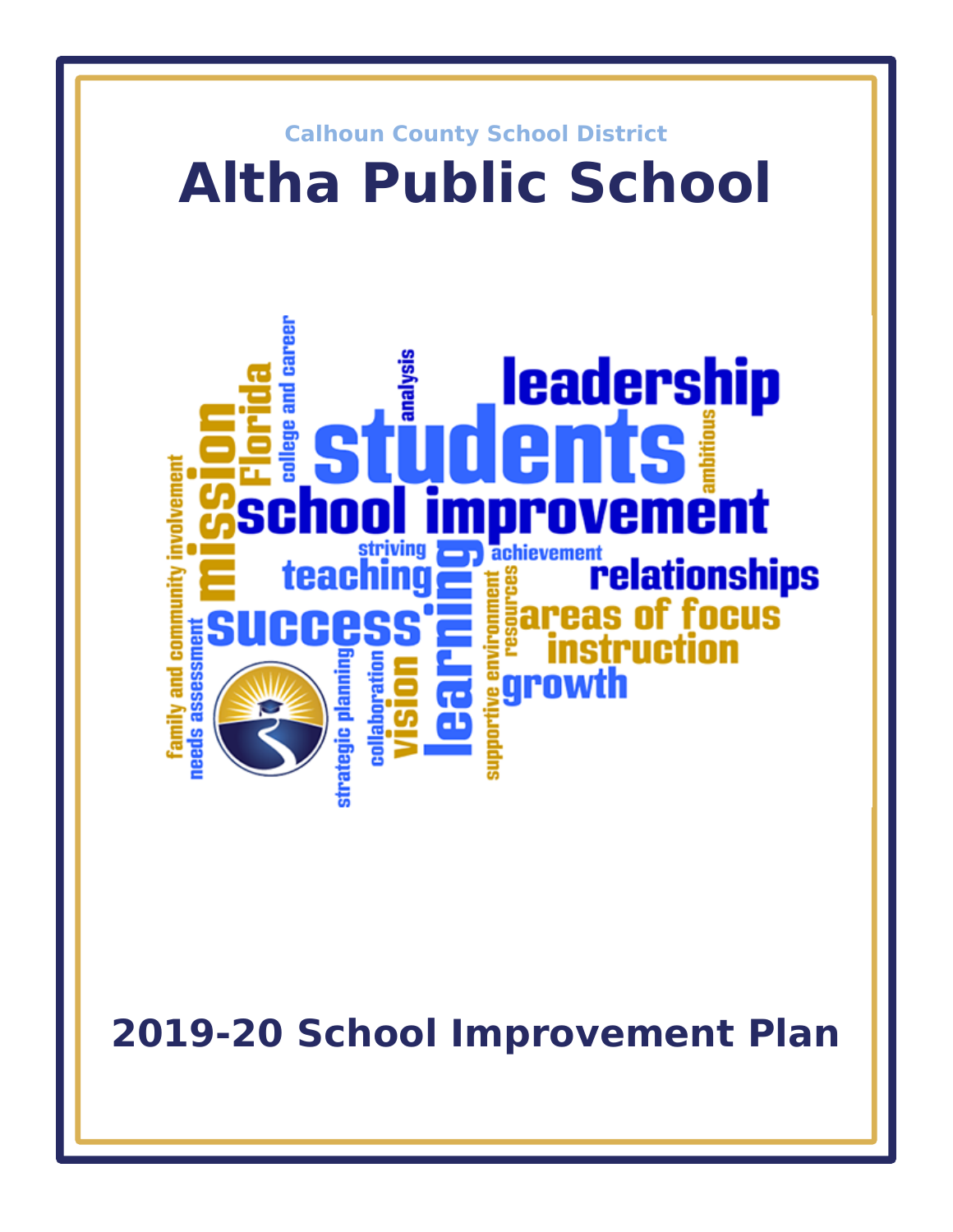# **Table of Contents**

| <b>School Demographics</b>            | 3  |
|---------------------------------------|----|
| <b>Purpose and Outline of the SIP</b> | 4  |
| <b>School Information</b>             | 5  |
| <b>Needs Assessment</b>               | 8  |
| <b>Planning for Improvement</b>       | 14 |
| <b>Title I Requirements</b>           | 16 |
| <b>Budget to Support Goals</b>        | 18 |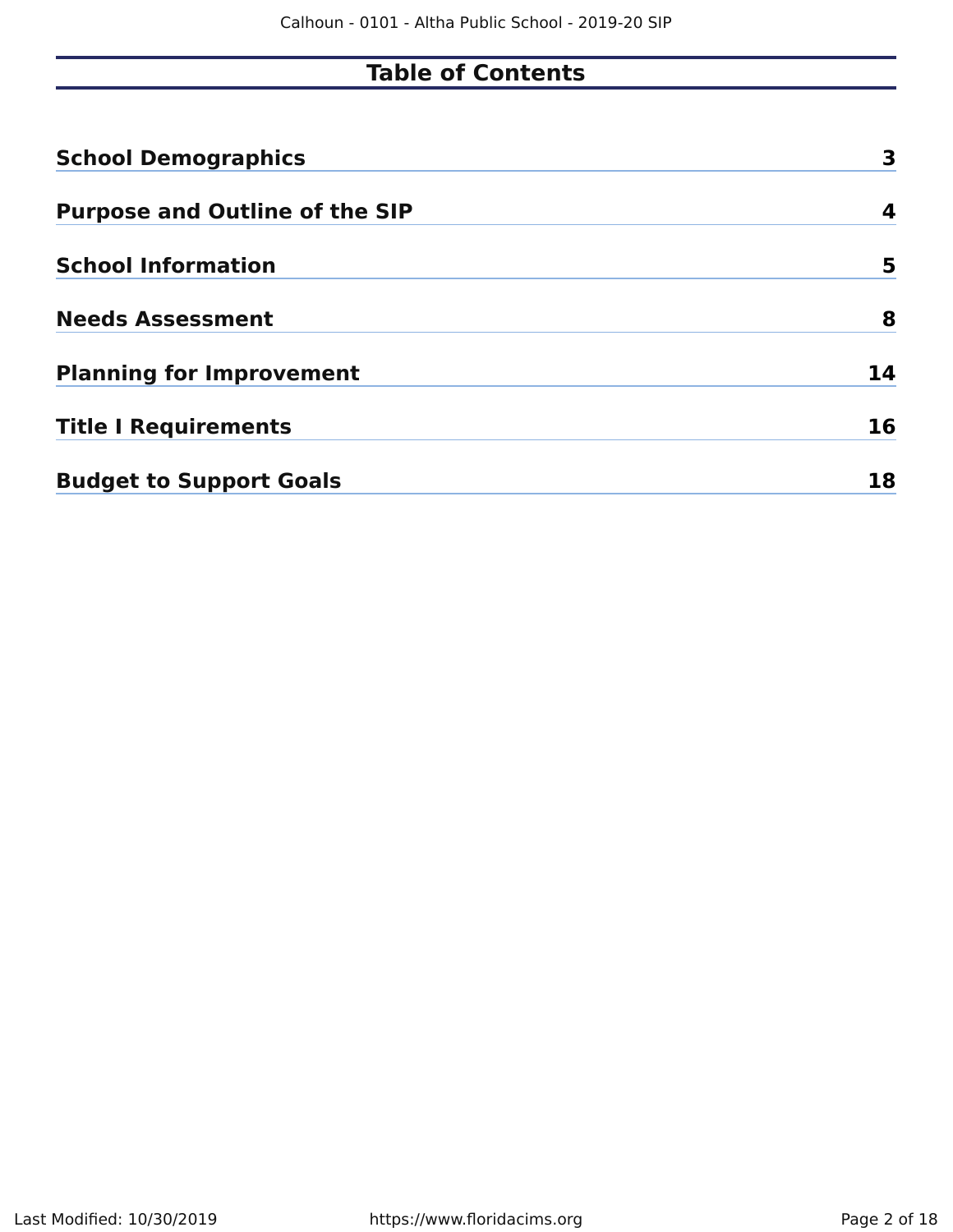Calhoun - 0101 - Altha Public School - 2019-20 SIP

# **Altha Public School**

25820 NE FUQUA CIR, Altha, FL 32421

www.althaschool.org

<span id="page-2-0"></span>**Demographics**

**Principal: Sue Price** Start Date for this Principal: 9/10/2019

| <b>2019-20 Status</b><br>(per MSID File)                                                                                            | Active                                                                                                                               |
|-------------------------------------------------------------------------------------------------------------------------------------|--------------------------------------------------------------------------------------------------------------------------------------|
| <b>School Type and Grades Served</b><br>(per MSID File)                                                                             | <b>Combination School</b><br><b>PK-12</b>                                                                                            |
| <b>Primary Service Type</b><br>(per MSID File)                                                                                      | K-12 General Education                                                                                                               |
| 2018-19 Title I School                                                                                                              | Yes                                                                                                                                  |
| 2018-19 Economically<br><b>Disadvantaged (FRL) Rate</b><br>(as reported on Survey 3)                                                | 100%                                                                                                                                 |
| 2018-19 ESSA Subgroups Represented<br>(subgroups with 10 or more students)<br>(subgroups in orange are below the federal threshold) | <b>Economically Disadvantaged Students</b><br><b>Hispanic Students</b><br><b>Students With Disabilities</b><br><b>White Students</b> |
| <b>School Grade</b>                                                                                                                 | 2018-19: B                                                                                                                           |
|                                                                                                                                     | 2017-18: B                                                                                                                           |
|                                                                                                                                     | 2016-17: B                                                                                                                           |
| <b>School Grades History</b>                                                                                                        | 2015-16: C                                                                                                                           |
|                                                                                                                                     | 2014-15: A                                                                                                                           |
|                                                                                                                                     | 2013-14: B                                                                                                                           |
| 2019-20 School Improvement (SI) Information*                                                                                        |                                                                                                                                      |
| <b>SI Region</b>                                                                                                                    | Northwest                                                                                                                            |
| <b>Regional Executive Director</b>                                                                                                  | <b>Jeff Sewell</b>                                                                                                                   |
| <b>Turnaround Option/Cycle</b>                                                                                                      |                                                                                                                                      |
| <b>Year</b>                                                                                                                         |                                                                                                                                      |
| <b>Support Tier</b>                                                                                                                 | <b>NOT IN DA</b>                                                                                                                     |
| <b>ESSA Status</b>                                                                                                                  | <b>TS&amp;I</b>                                                                                                                      |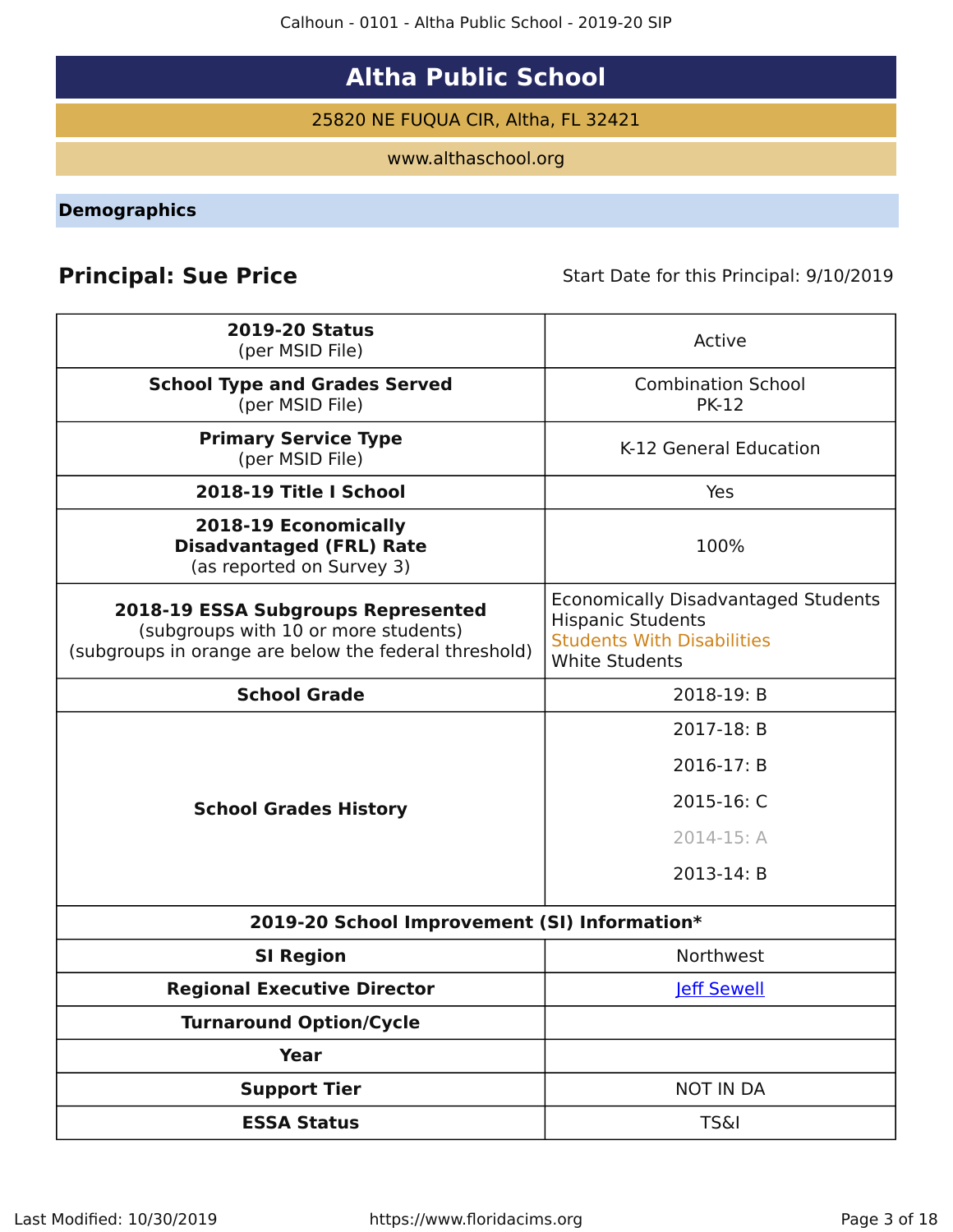\* As defined under Rule 6A-1.099811, Florida Administrative Code. For more information, [click](/downloads?category=da-forms) [here](/downloads?category=da-forms).

# **School Board Approval**

This plan is pending approval by the Calhoun County School Board.

# **SIP Authority**

Section 1001.42(18), Florida Statutes, requires district school boards to annually approve and require implementation of a Schoolwide Improvement Plan (SIP) for each school in the district that has a school grade of D or F. This plan is also a requirement for Targeted Support and Improvement (TS&I) and Comprehensive Support and Improvement (CS&I) schools pursuant to 1008.33 F.S. and the Every Student Succeeds Act (ESSA).

To be designated as TS&I, a school must have one or more ESSA subgroup(s) with a Federal Index below 41%. This plan shall be approved by the district. There are three ways a school can be designated as CS&I:

- 1. have a school grade of D or F
- 2. have a graduation rate of 67% or lower
- 3. have an overall Federal Index below 41%.

For these schools, the SIP shall be approved by the district as well as the Bureau of School Improvement.

The Florida Department of Education (FDOE) SIP template meets all statutory and rule requirements for traditional public schools and incorporates all components required for schools receiving Title I funds. This template is required by State Board of Education Rule 6A-1.099811, Florida Administrative Code, for all non-charter schools with a current grade of D or F, or a graduation rate 67% or less. Districts may opt to require a SIP using a template of its choosing for schools that do not fit the aforementioned conditions. This document was prepared by school and district leadership using the FDOE's school improvement planning web application located at [www.floridacims.org.](https://www.floridacims.org)

#### <span id="page-3-0"></span>**Purpose and Outline of the SIP**

The SIP is intended to be the primary artifact used by every school with stakeholders to review data, set goals, create an action plan and monitor progress. The Florida Department of Education encourages schools to use the SIP as a "living document" by continually updating, refining and using the plan to guide their work throughout the year. This printed version represents the SIP as of the "Date Modified" listed in the footer.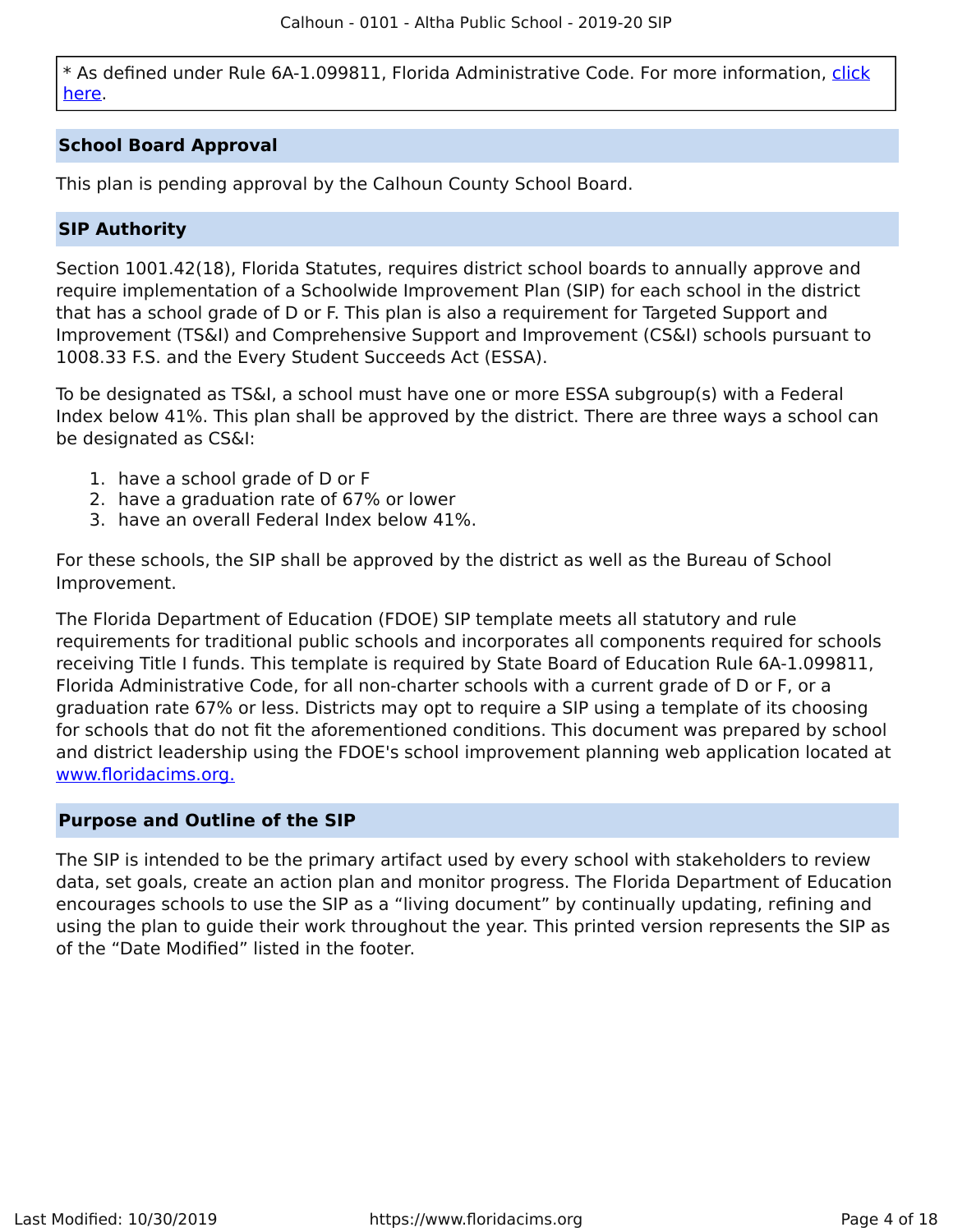# **Part I: School Information**

#### <span id="page-4-0"></span>**School Mission and Vision**

#### **Provide the school's mission statement**

Altha Public School strives to provide every student the opportunity to excel academically, emotionally, and socially in a safe, positive environment.

#### **Provide the school's vision statement**

Altha Public School believes each student should be recognized as a unique individual who should be allowed to perform at their full potential academically, emotionally, and socially—regardless of race, gender, ethnic or social background, religious beliefs, or ability. Altha Public School believes that a caring relationship between teachers and students is vital to ensure the success of every child.

Altha Public School recognizes that a Pre-Kindergarten through twelfth grade school has greatly varied age differences and needs, which provide unique opportunities and challenges. Therefore, Altha Public School believes it is crucial for teachers, parents, and community members, collaboratively, to provide students with experiences that will enable them to become productive citizens.

#### **School Leadership Team**

#### **Membership**

Identify the name, email address and position title for each member of the school leadership team**:**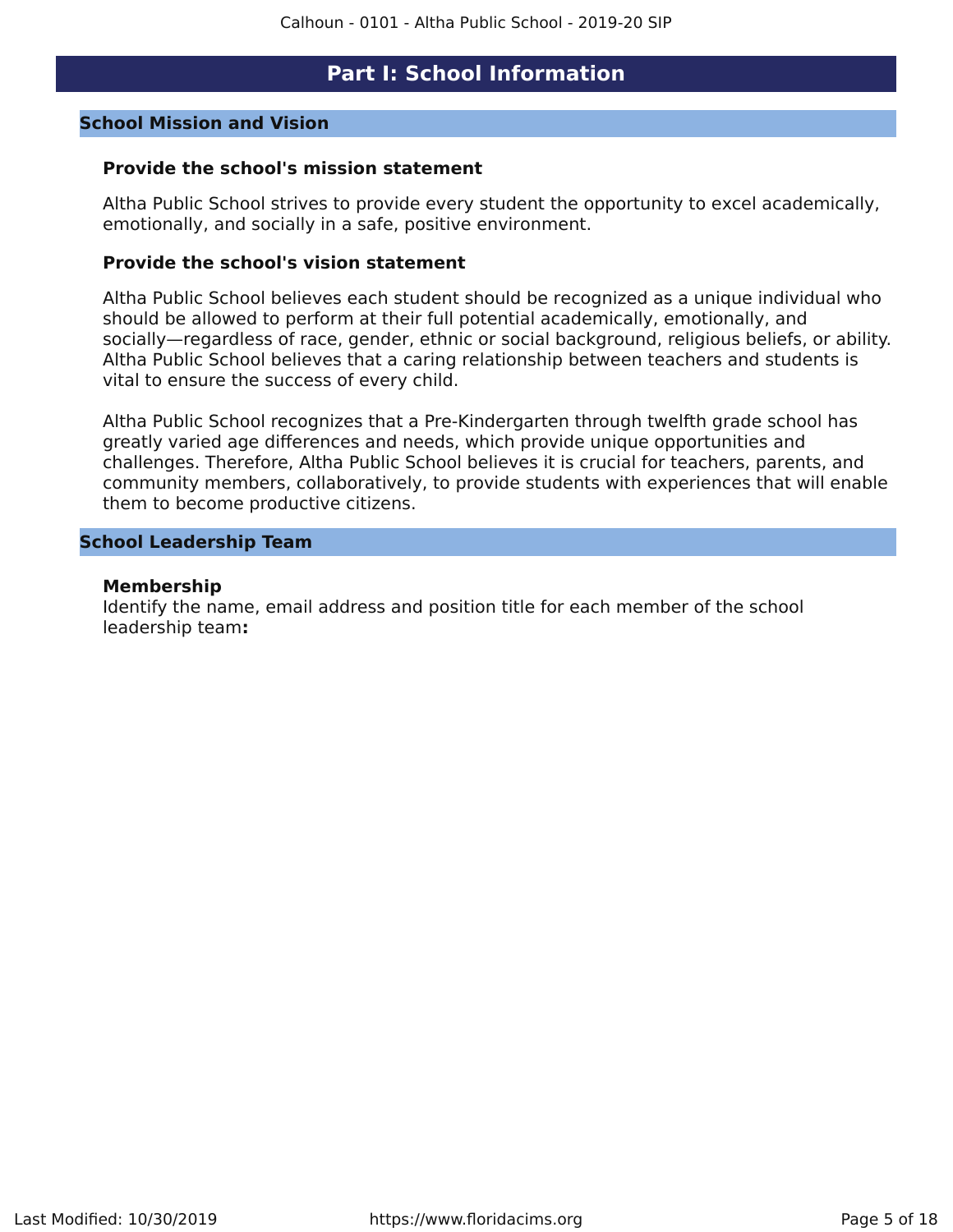| <b>Name</b>   | <b>Title</b> | <b>Job Duties and Responsibilities</b>                                                                                                                                                                                                                                                                                                                                                                                                                                                                                                                                                                                                                                                                                                                                                                                                                                                                                                                                                                                                                                                                                                                                                                                                                                                                                                                                                                                                                                                                                                                                                                                                                                                                                                                                                                                                                                                                                                                                                                                       |
|---------------|--------------|------------------------------------------------------------------------------------------------------------------------------------------------------------------------------------------------------------------------------------------------------------------------------------------------------------------------------------------------------------------------------------------------------------------------------------------------------------------------------------------------------------------------------------------------------------------------------------------------------------------------------------------------------------------------------------------------------------------------------------------------------------------------------------------------------------------------------------------------------------------------------------------------------------------------------------------------------------------------------------------------------------------------------------------------------------------------------------------------------------------------------------------------------------------------------------------------------------------------------------------------------------------------------------------------------------------------------------------------------------------------------------------------------------------------------------------------------------------------------------------------------------------------------------------------------------------------------------------------------------------------------------------------------------------------------------------------------------------------------------------------------------------------------------------------------------------------------------------------------------------------------------------------------------------------------------------------------------------------------------------------------------------------------|
| Price,<br>Sue | Principal    | The principal, Sue Price serves as instructional leader as she<br>communicates the school's vision and mission to all stakeholders<br>and functions as the school's primary spokesperson. She<br>establishes high, clearly defined, measurable instructional<br>expectations and models open communication. Mrs. Price creates<br>a highly cooperative atmosphere where the sharing of ideas is<br>encouraged and she is the school's liaison to the District<br>Leadership Team. She overseas the school's budget, makes final<br>decisions regarding facility usage, teacher assignments, and<br>master scheduling. Mrs. Price also provides coverage and security<br>at school sponsored events, conducts staff and teacher<br>evaluations, and serves as the school's contact for professional<br>development.<br>Assistants Treva McCroan and Patrick Jones also serve as<br>instructional leaders and practice shared decision making as it<br>relates to various aspects such as discipline, student attendance,<br>conducting teacher observations, overseeing textbook adoptions<br>and the approval/purchasing of instructional materials, facilitating<br>the writing of the School Improvement Plan, and overseeing<br>parent involvement activities.<br>Guidance counselors Zoe Tatum and Charlene Yon oversee<br>student enrollment and ESE services at the school level. They also<br>establish all standardized testing schedules and coordinate online<br>requirements.<br>Curriculum Coach, Cindy Alday serves as an instructional leader<br>and shares in decision making as she mentors beginning teachers<br>and monitors the implementation of curriculum across all grade<br>levels. She also facilitates the MTSS/RTi process with teachers and<br>parents and maintains all required documentation.<br>Teachers, Meagan Henson serve as an instructional leader and<br>represents the interest of all teachers on the leadership team. She<br>is a model teacher and exhibits best practices daily. |

| <b>Treva</b> | McCroan, Assistant<br>Principal |
|--------------|---------------------------------|
| Tatum,       | Guidance                        |
| Zoe          | Counselor                       |
| Yon,         | Guidance<br>Charlene Counselor  |
| Henson,      | Teacher,                        |
| Meagan       | <b>ESE</b>                      |
| Alday,       | Instructional                   |
| Cindy        | Coach                           |
| Jones,       | Assistant                       |
| Patrick      | Principal                       |

# **Early Warning Systems**

# **Current Year**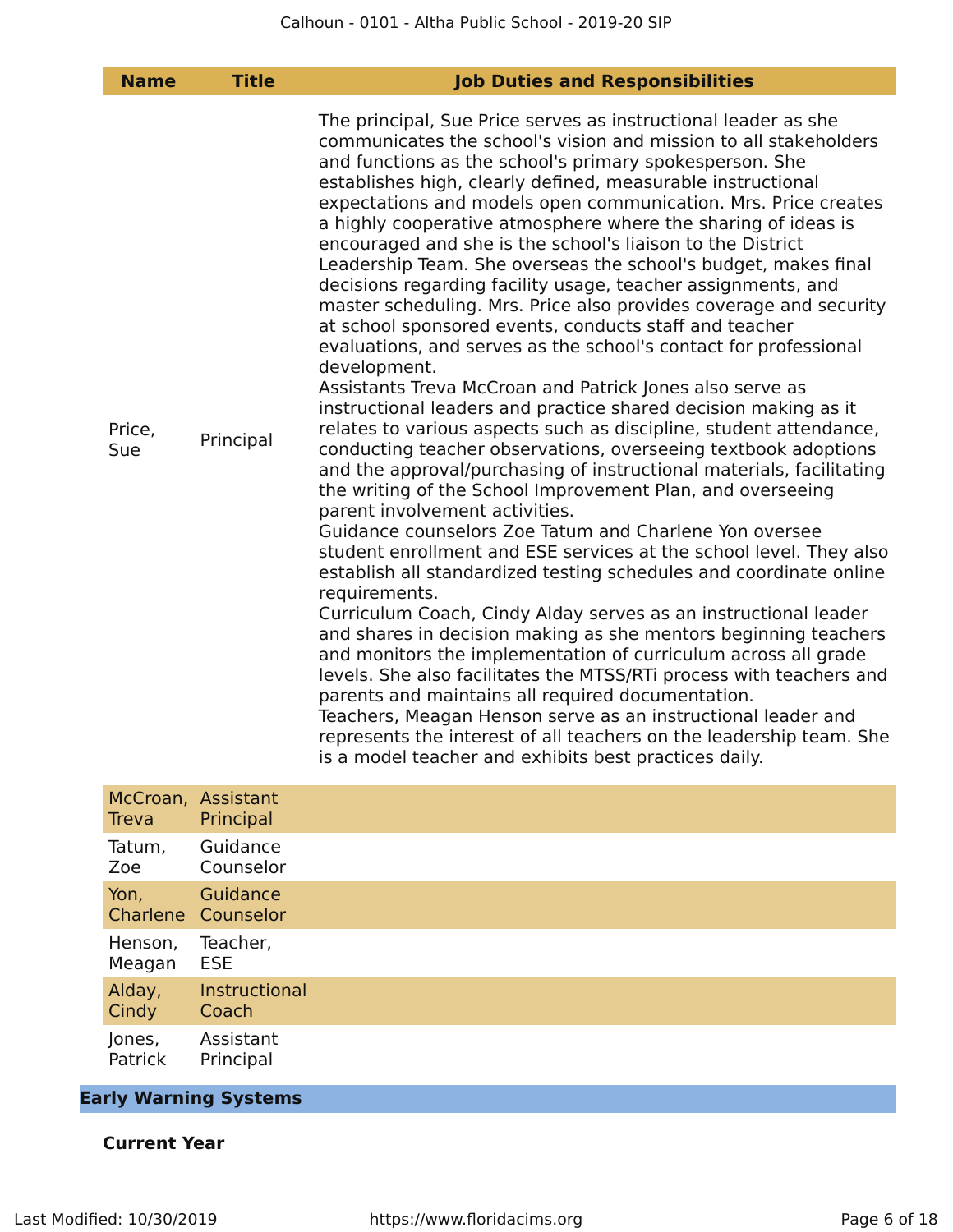# **The number of students by grade level that exhibit each early warning indicator listed:**

| <b>Indicator</b>                                             |           |                         |                          |            |  | <b>Grade Level</b> |  |                                        |             | <b>Total</b> |
|--------------------------------------------------------------|-----------|-------------------------|--------------------------|------------|--|--------------------|--|----------------------------------------|-------------|--------------|
|                                                              |           |                         |                          |            |  |                    |  | K 1 2 3 4 5 6 7 8 9 10 11 12           |             |              |
| Number of students enrolled                                  |           |                         |                          |            |  |                    |  | 54 53 44 43 49 50 54 55 51 66 41 52 47 |             | 659          |
| Attendance below 90 percent 9 3 9 12 6 6 13 11 11 10 7 14 12 |           |                         |                          |            |  |                    |  |                                        |             | -123         |
| One or more suspensions                                      | $\Omega$  | $\overline{\mathbf{0}}$ | $\overline{\phantom{0}}$ | $0\quad 0$ |  | 0 10 2 4 2 0       |  |                                        | $4 \quad 0$ | 22           |
| Course failure in ELA or Math                                | 0 1 2 0 0 |                         |                          |            |  | 0 0 3 1 0          |  | 4 4 2                                  |             | 17           |
| Level 1 on statewide<br>assessment                           |           | $\Omega$                | - 0                      |            |  |                    |  | 0 5 9 12 15 11 5 8 13                  |             | 85           |

## **The number of students with two or more early warning indicators:**

| <b>Indicator</b>                                                  |  |  |  | <b>Grade Level</b> |  |  |                              |              |
|-------------------------------------------------------------------|--|--|--|--------------------|--|--|------------------------------|--------------|
|                                                                   |  |  |  |                    |  |  | K 1 2 3 4 5 6 7 8 9 10 11 12 | <b>Total</b> |
| Students with two or more indicators 0 1 0 0 1 2 4 5 4 1 6 7 2 33 |  |  |  |                    |  |  |                              |              |

# **The number of students identified as retainees:**

| <b>Indicator</b>                       |  | <b>Grade Level</b> |  |  |  |  |  |  |  |  |  |                              |                            |              |
|----------------------------------------|--|--------------------|--|--|--|--|--|--|--|--|--|------------------------------|----------------------------|--------------|
|                                        |  |                    |  |  |  |  |  |  |  |  |  | K 1 2 3 4 5 6 7 8 9 10 11 12 |                            | <b>Total</b> |
| <b>Retained Students: Current Year</b> |  |                    |  |  |  |  |  |  |  |  |  |                              | 12 3 4 0 0 1 0 0 2 0 1 1 0 | - 24         |
|                                        |  |                    |  |  |  |  |  |  |  |  |  |                              |                            |              |

# **FTE units allocated to school (total number of teacher units)**

# **Date this data was collected or last updated**

Tuesday 9/10/2019

# **Prior Year - As Reported**

# **The number of students by grade level that exhibit each early warning indicator:**

| <b>Indicator</b>                                                |  | <b>Grade Level</b> |  |  |  |  |  |  |  |  |                              |  |                           |                |  |  |
|-----------------------------------------------------------------|--|--------------------|--|--|--|--|--|--|--|--|------------------------------|--|---------------------------|----------------|--|--|
|                                                                 |  |                    |  |  |  |  |  |  |  |  | K 1 2 3 4 5 6 7 8 9 10 11 12 |  |                           | <b>Total</b>   |  |  |
| Attendance below 90 percent                                     |  |                    |  |  |  |  |  |  |  |  | 0 0 1 0 0 0 1 0 0 0 0 1 0    |  |                           | $\overline{3}$ |  |  |
| One or more suspensions                                         |  |                    |  |  |  |  |  |  |  |  | 0 0 0 0 1 1 11 4 8 8 5 7 10  |  |                           | 55.            |  |  |
| Course failure in ELA or Math                                   |  |                    |  |  |  |  |  |  |  |  |                              |  | 0 2 0 0 2 0 0 0 0 3 3 4 7 | -21            |  |  |
| Level 1 on statewide assessment 0 0 0 2 7 12 17 23 12 12 12 7 6 |  |                    |  |  |  |  |  |  |  |  |                              |  |                           |                |  |  |

# **The number of students with two or more early warning indicators:**

| <b>Indicator</b>                                                  |  |  |  | <b>Grade Level</b> |  |  |                              |              |
|-------------------------------------------------------------------|--|--|--|--------------------|--|--|------------------------------|--------------|
|                                                                   |  |  |  |                    |  |  | K 1 2 3 4 5 6 7 8 9 10 11 12 | <b>Total</b> |
| Students with two or more indicators 0 0 0 0 1 0 2 2 2 5 4 2 6 24 |  |  |  |                    |  |  |                              |              |

# **Prior Year - Updated**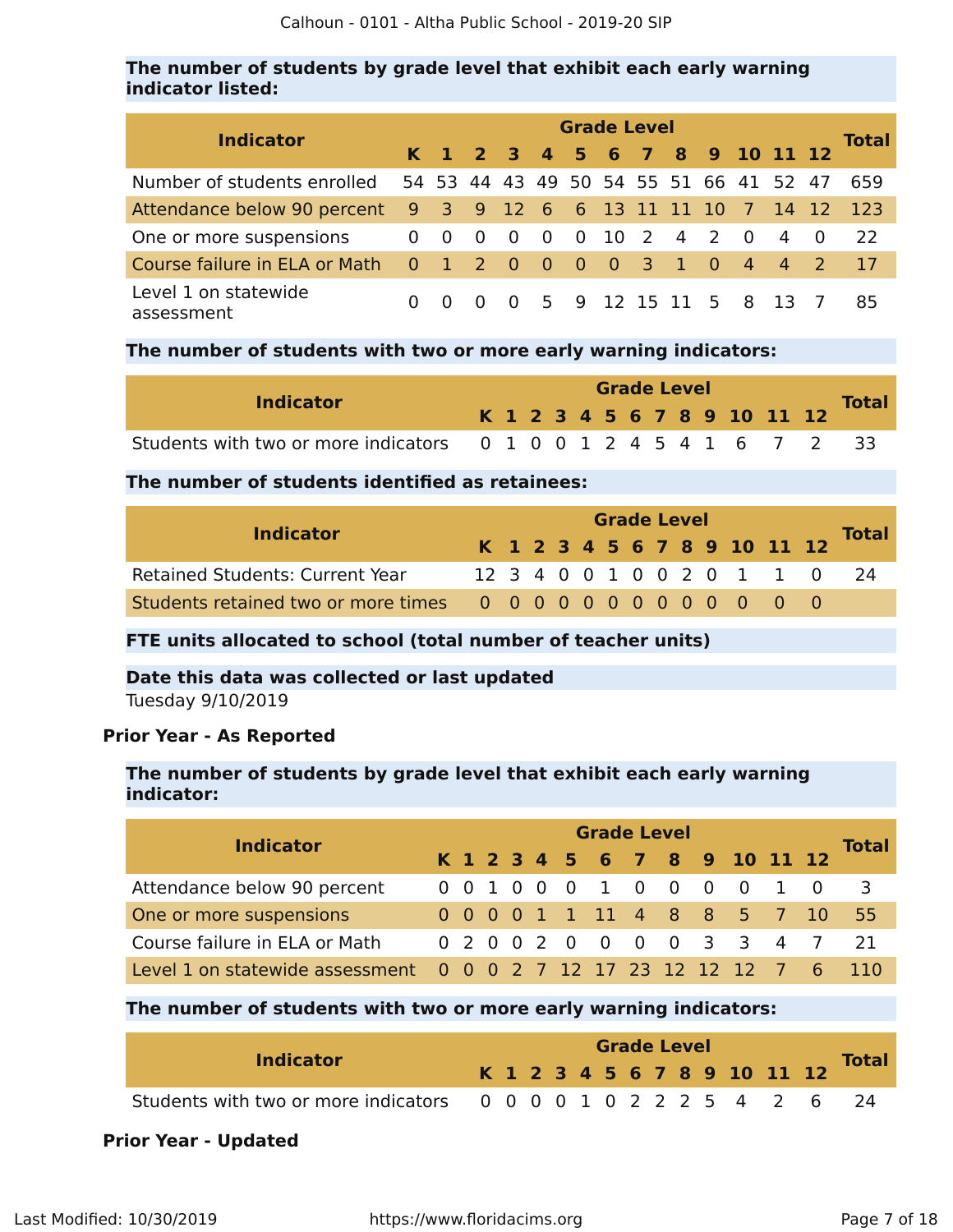# **The number of students by grade level that exhibit each early warning indicator:**

| <b>Indicator</b>                                                | <b>Grade Level</b><br>K 1 2 3 4 5 6 7 8 9 10 11 12 |  |  |  |  |  |  |  |  |  |                             |  |                           |              |  |
|-----------------------------------------------------------------|----------------------------------------------------|--|--|--|--|--|--|--|--|--|-----------------------------|--|---------------------------|--------------|--|
|                                                                 |                                                    |  |  |  |  |  |  |  |  |  |                             |  |                           | <b>Total</b> |  |
| Attendance below 90 percent                                     |                                                    |  |  |  |  |  |  |  |  |  | 0 0 1 0 0 0 1 0 0 0 0 1 0   |  |                           | $-3$         |  |
| One or more suspensions                                         |                                                    |  |  |  |  |  |  |  |  |  | 0 0 0 0 1 1 11 4 8 8 5 7 10 |  |                           | 55           |  |
| Course failure in ELA or Math                                   |                                                    |  |  |  |  |  |  |  |  |  |                             |  | 0 2 0 0 2 0 0 0 0 3 3 4 7 | 21           |  |
| Level 1 on statewide assessment 0 0 0 2 7 12 17 23 12 12 12 7 6 |                                                    |  |  |  |  |  |  |  |  |  |                             |  |                           |              |  |

# **The number of students with two or more early warning indicators:**

| <b>Indicator</b>                                                  |  |  |  | <b>Grade Level</b> |  |  |                              | <b>Total</b> |
|-------------------------------------------------------------------|--|--|--|--------------------|--|--|------------------------------|--------------|
|                                                                   |  |  |  |                    |  |  | K 1 2 3 4 5 6 7 8 9 10 11 12 |              |
| Students with two or more indicators 0 0 0 0 1 0 2 2 2 5 4 2 6 24 |  |  |  |                    |  |  |                              |              |

# **Part II: Needs Assessment/Analysis**

# <span id="page-7-0"></span>**School Data**

Please note that the district and state averages shown here represent the averages for similar school types (elementary, middle, high school, or combination schools).

|                                   |               | 2019            |              | 2018          |                 |              |  |  |  |  |
|-----------------------------------|---------------|-----------------|--------------|---------------|-----------------|--------------|--|--|--|--|
| <b>School Grade Component</b>     | <b>School</b> | <b>District</b> | <b>State</b> | <b>School</b> | <b>District</b> | <b>State</b> |  |  |  |  |
| <b>ELA Achievement</b>            | 63%           | 62%             | 61%          | 58%           | 61%             | 60%          |  |  |  |  |
| <b>ELA Learning Gains</b>         | 62%           | 61%             | 59%          | 53%           | 57%             | 57%          |  |  |  |  |
| <b>ELA Lowest 25th Percentile</b> | 47%           | 50%             | 54%          | 43%           | 44%             | 52%          |  |  |  |  |
| Math Achievement                  | 60%           | 64%             | 62%          | 61%           | 63%             | 61%          |  |  |  |  |
| Math Learning Gains               | 53%           | 61%             | 59%          | 52%           | 50%             | 58%          |  |  |  |  |
| Math Lowest 25th Percentile       | 41%           | 45%             | 52%          | 49%           | 40%             | 52%          |  |  |  |  |
| Science Achievement               | 64%           | 57%             | 56%          | 60%           | 56%             | 57%          |  |  |  |  |
| Social Studies Achievement        | 78%           | 75%             | 78%          | 70%           | 74%             | 77%          |  |  |  |  |

# **EWS Indicators as Input Earlier in the Survey**

| <b>Indicator</b>         |                    |                       |                   |                             |                    |                   |                   |                    | <b>Grade Level (prior year reported)</b> |     |                    |                   |                   | Total |
|--------------------------|--------------------|-----------------------|-------------------|-----------------------------|--------------------|-------------------|-------------------|--------------------|------------------------------------------|-----|--------------------|-------------------|-------------------|-------|
|                          | Κ                  |                       |                   | 3                           | 4                  | 5                 | 6                 |                    | 8                                        | 9   | 10                 |                   | 12                |       |
| Number of students       | 54                 | 53                    | 44                | 43                          | 49                 | 50                | 54                | 55                 | 51                                       | 66  | 41                 | 52                | 47                | 659   |
| enrolled                 | $\left( 0 \right)$ | (0                    | $\left( 0\right)$ | $\left( 0 \right)$          | $\left( 0 \right)$ | (0)               | (0)               | $\left( 0 \right)$ | (0)                                      | (0  | (0)                | (0)               | $\left( 0\right)$ | (0)   |
| Attendance below 90      | 9                  |                       | 9                 | 12                          | 6                  | 6                 | 13                | 11                 | 11                                       | 10  |                    | 14                | 12                | 123   |
| percent                  | (0)                | (0                    | 1)                | $\left( 0 \right)$          | $\left( 0 \right)$ | (0)               | $\left( 1\right)$ | $\left( 0 \right)$ | (0)                                      | (0  | $\left( 0 \right)$ |                   | 0)                | (3)   |
| One or more              |                    |                       |                   | 0                           | 0                  | 0                 | 10                |                    |                                          |     |                    | 4                 | 0                 | 22    |
| suspensions              | $\left( 0\right)$  | (0                    | (0)               | $\mathbf{\left( 0\right) }$ | $\mathbf{1}$       | $\left( 1\right)$ | (11)              | 2(4)               | 4(8)                                     | (8) | 5                  |                   | <b>10)</b>        | (55)  |
| Course failure in ELA or | 0                  |                       |                   | O                           | 0                  | 0                 | 0(0)              | 3(0)               | 1(0)                                     | 0   |                    | 4                 | າ                 | 17    |
| Math                     | (0)                | $\mathbf{2}^{\prime}$ | (0)               | $^{\prime}$ O $^{\prime}$   | 2 <sup>1</sup>     | (0)               |                   |                    |                                          | (3) | (3)                | $\left( 4\right)$ | 7                 | (21)  |
| Level 1 on statewide     | 0                  |                       |                   | 0                           | 5                  | 9                 | 12                | 15                 | 11                                       | 5   | 8                  | 13                |                   | 85    |
| lassessment              | 0                  | 0)                    | $\omega$          | '2.                         |                    |                   |                   | (23)               |                                          |     |                    |                   | 6                 | 110)  |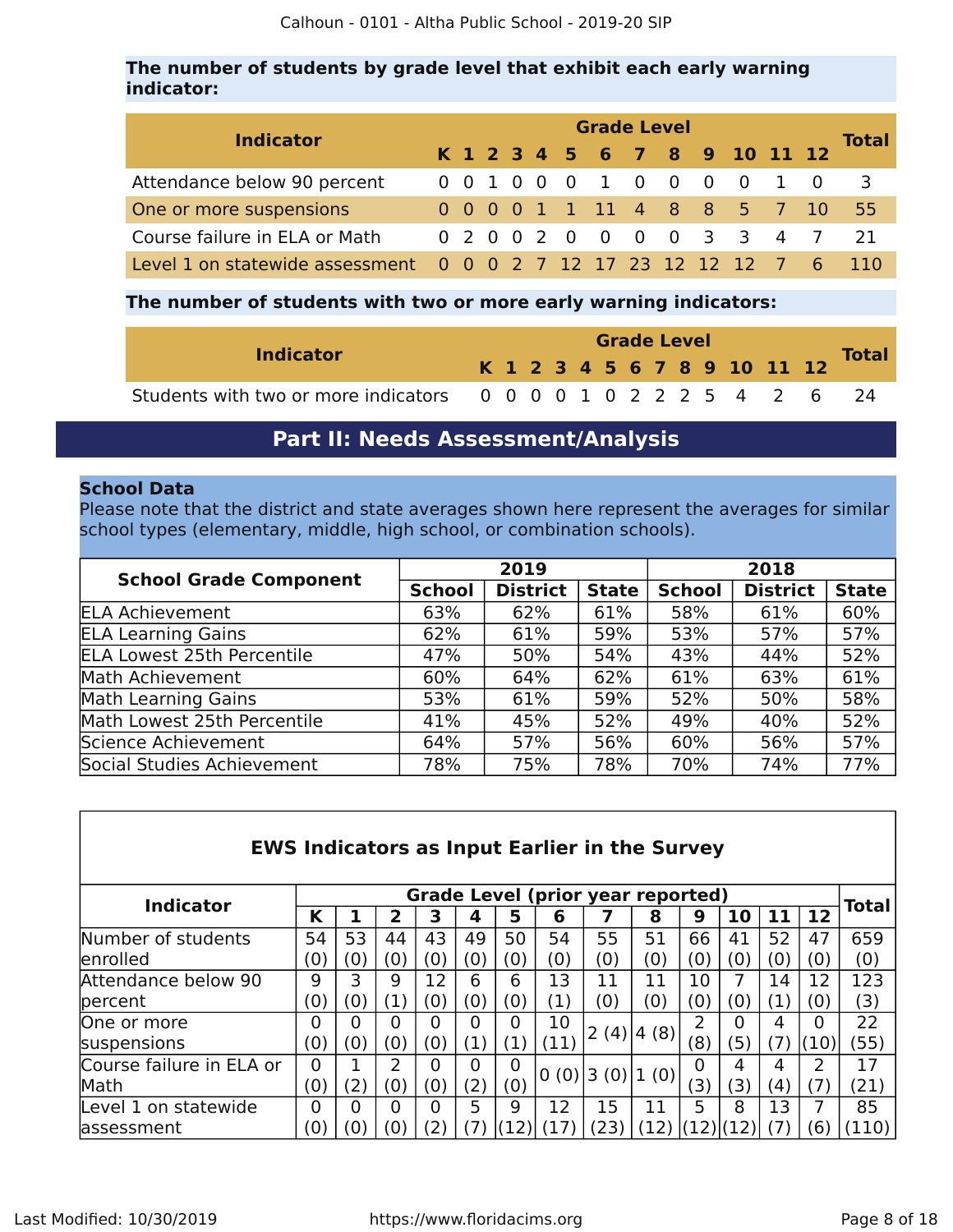# **Grade Level Data**

NOTE: This data is raw data and includes ALL students who tested at the school. This is not school grade data.

NOTE: An asterisk (\*) in any cell indicates the data has been suppressed due to fewer than 10 students tested, or all tested students scoring the same.

|                              |             |               | <b>ELA</b>      |                                                 |              |                                              |
|------------------------------|-------------|---------------|-----------------|-------------------------------------------------|--------------|----------------------------------------------|
| <b>Grade</b>                 | <b>Year</b> | <b>School</b> | <b>District</b> | School-<br><b>District</b><br><b>Comparison</b> | <b>State</b> | School-<br><b>State</b><br><b>Comparison</b> |
| 03                           | 2019        | 76%           | 62%             | 14%                                             | 58%          | 18%                                          |
|                              | 2018        | 70%           | 62%             | 8%                                              | 57%          | 13%                                          |
| Same Grade Comparison        |             | 6%            |                 |                                                 |              |                                              |
| <b>Cohort Comparison</b>     |             |               |                 |                                                 |              |                                              |
| 04                           | 2019        | 54%           | 61%             | $-7%$                                           | 58%          | $-4%$                                        |
|                              | 2018        | 57%           | 60%             | $-3%$                                           | 56%          | $1\%$                                        |
| Same Grade Comparison        |             | $-3%$         |                 |                                                 |              |                                              |
| <b>Cohort Comparison</b>     |             | $-16%$        |                 |                                                 |              |                                              |
| 05                           | 2019        | 62%           | 57%             | $\overline{5\%}$                                | 56%          | 6%                                           |
|                              | 2018        | 40%           | 52%             | $-12%$                                          | 55%          | $-15%$                                       |
| Same Grade Comparison        |             | 22%           |                 |                                                 |              |                                              |
| <b>Cohort Comparison</b>     |             | 5%            |                 |                                                 |              |                                              |
| 06                           | 2019        | 56%           | 60%             | $-4%$                                           | 54%          | 2%                                           |
|                              | 2018        | 49%           | 51%             | $-2%$                                           | 52%          | $-3%$                                        |
| Same Grade Comparison        |             | 7%            |                 |                                                 |              |                                              |
| <b>Cohort Comparison</b>     |             | 16%           |                 |                                                 |              |                                              |
| 07                           | 2019        | 61%           | 53%             | 8%                                              | 52%          | 9%                                           |
|                              | 2018        | 55%           | 63%             | $-8%$                                           | 51%          | 4%                                           |
| Same Grade Comparison        |             | 6%            |                 |                                                 |              |                                              |
| <b>Cohort Comparison</b>     |             | 12%           |                 |                                                 |              |                                              |
| 08                           | 2019        | 64%           | 70%             | $-6%$                                           | 56%          | 8%                                           |
|                              | 2018        | 63%           | 70%             | $-7%$                                           | 58%          | 5%                                           |
| <b>Same Grade Comparison</b> |             | $1\%$         |                 |                                                 |              |                                              |
| <b>Cohort Comparison</b>     |             | 9%            |                 |                                                 |              |                                              |
| 09                           | 2019        | 54%           | 64%             | $-10%$                                          | 55%          | $-1%$                                        |
|                              | 2018        | 65%           | 63%             | 2%                                              | 53%          | 12%                                          |
| Same Grade Comparison        |             | $-11%$        |                 |                                                 |              |                                              |
| <b>Cohort Comparison</b>     |             | $-9%$         |                 |                                                 |              |                                              |
| 10                           | 2019        | 70%           | 66%             | 4%                                              | 53%          | 17%                                          |
|                              | 2018        | 64%           | 59%             | $\frac{1}{5\%}$                                 | 53%          | 11%                                          |
| Same Grade Comparison        |             | 6%            |                 |                                                 |              |                                              |
| <b>Cohort Comparison</b>     |             | 5%            |                 |                                                 |              |                                              |

| <b>MATH</b>           |        |               |                 |                                                 |              |                                              |  |  |  |  |
|-----------------------|--------|---------------|-----------------|-------------------------------------------------|--------------|----------------------------------------------|--|--|--|--|
| <b>Grade</b>          | Year   | <b>School</b> | <b>District</b> | School-<br><b>District</b><br><b>Comparison</b> | <b>State</b> | School-<br><b>State</b><br><b>Comparison</b> |  |  |  |  |
| 03                    | 2019   | 67%           | 67%             | $0\%$                                           | 62%          | 5%                                           |  |  |  |  |
|                       | 2018   | 82%           | 77%             | 5%                                              | 62%          | 20%                                          |  |  |  |  |
| Same Grade Comparison | $-15%$ |               |                 |                                                 |              |                                              |  |  |  |  |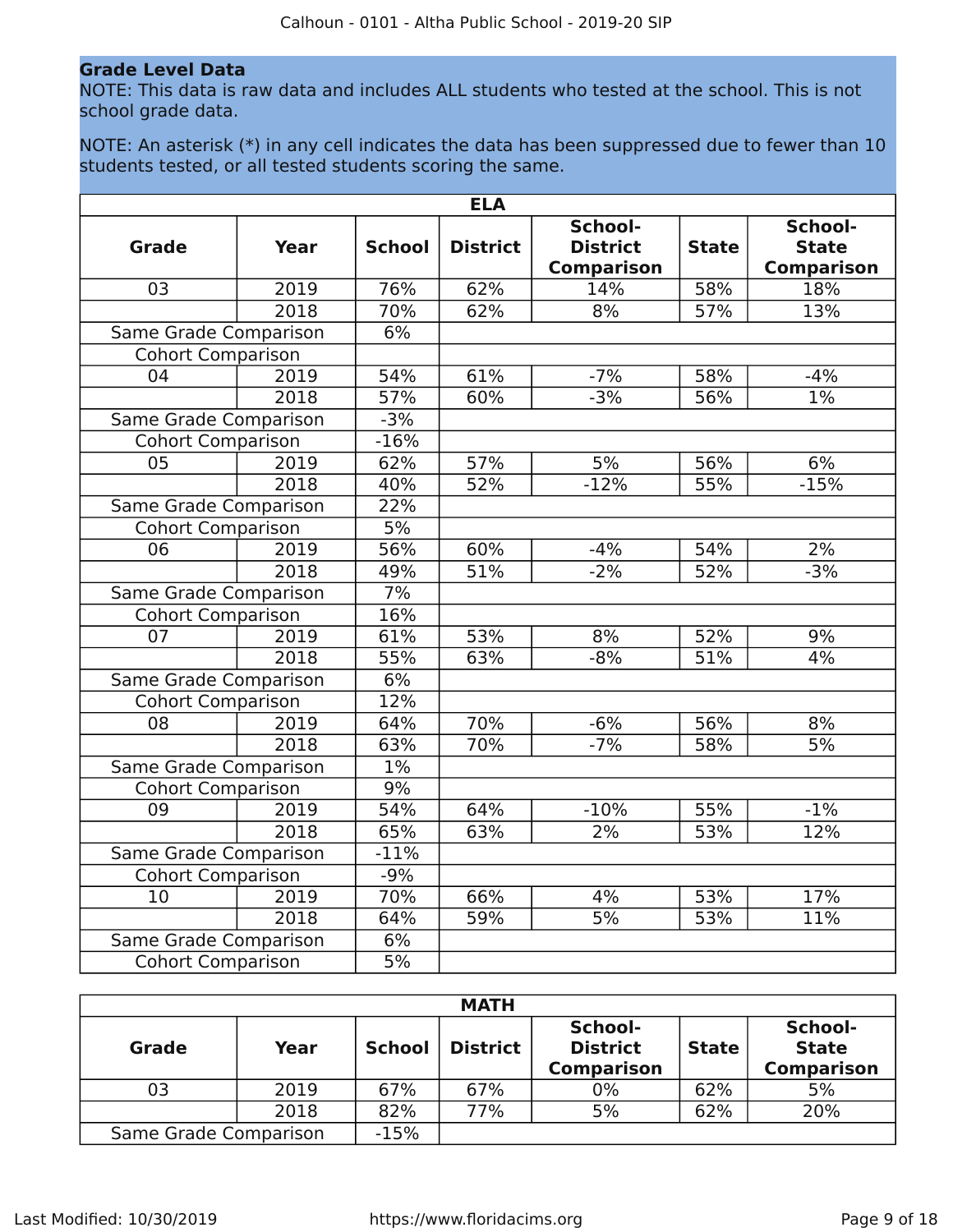|                          |             |               | <b>MATH</b>     |                                                 |              |                                              |
|--------------------------|-------------|---------------|-----------------|-------------------------------------------------|--------------|----------------------------------------------|
| <b>Grade</b>             | <b>Year</b> | <b>School</b> | <b>District</b> | School-<br><b>District</b><br><b>Comparison</b> | <b>State</b> | School-<br><b>State</b><br><b>Comparison</b> |
| <b>Cohort Comparison</b> |             |               |                 |                                                 |              |                                              |
| 04                       | 2019        | 75%           | 70%             | 5%                                              | 64%          | 11%                                          |
|                          | 2018        | 79%           | 65%             | 14%                                             | 62%          | 17%                                          |
| Same Grade Comparison    |             | $-4%$         |                 |                                                 |              |                                              |
| <b>Cohort Comparison</b> |             | $-7%$         |                 |                                                 |              |                                              |
| 05                       | 2019        | 62%           | 56%             | 6%                                              | 60%          | 2%                                           |
|                          | 2018        | 32%           | 53%             | $-21%$                                          | 61%          | $-29%$                                       |
| Same Grade Comparison    |             | 30%           |                 |                                                 |              |                                              |
| <b>Cohort Comparison</b> |             | $-17%$        |                 |                                                 |              |                                              |
| 06                       | 2019        | 38%           | 64%             | $-26%$                                          | 55%          | $-17%$                                       |
|                          | 2018        | 47%           | 63%             | $-16%$                                          | 52%          | $-5%$                                        |
| Same Grade Comparison    |             | $-9%$         |                 |                                                 |              |                                              |
| <b>Cohort Comparison</b> |             | 6%            |                 |                                                 |              |                                              |
| 07                       | 2019        | 69%           | 68%             | 1%                                              | 54%          | 15%                                          |
|                          | 2018        | 65%           | 71%             | $-6%$                                           | 54%          | 11%                                          |
| Same Grade Comparison    |             | 4%            |                 |                                                 |              |                                              |
| <b>Cohort Comparison</b> |             | 22%           |                 |                                                 |              |                                              |
| 08                       | 2019        | 45%           | 54%             | $-9%$                                           | 46%          | $-1\%$                                       |
|                          | 2018        | 61%           | 68%             | $-7%$                                           | 45%          | 16%                                          |
| Same Grade Comparison    |             | $-16%$        |                 |                                                 |              |                                              |
| <b>Cohort Comparison</b> |             | $-20%$        |                 |                                                 |              |                                              |

|                          | <b>SCIENCE</b> |               |                 |                                                 |              |                                              |  |  |  |  |  |  |
|--------------------------|----------------|---------------|-----------------|-------------------------------------------------|--------------|----------------------------------------------|--|--|--|--|--|--|
| Grade                    | Year           | <b>School</b> | <b>District</b> | School-<br><b>District</b><br><b>Comparison</b> | <b>State</b> | School-<br><b>State</b><br><b>Comparison</b> |  |  |  |  |  |  |
| 05                       | 2019           | 70%           | 56%             | 14%                                             | 53%          | 17%                                          |  |  |  |  |  |  |
|                          | 2018           | 52%           | 62%             | $-10%$                                          | 55%          | $-3%$                                        |  |  |  |  |  |  |
| Same Grade Comparison    |                | 18%           |                 |                                                 |              |                                              |  |  |  |  |  |  |
| <b>Cohort Comparison</b> |                |               |                 |                                                 |              |                                              |  |  |  |  |  |  |
| 08                       | 2019           | 54%           | 56%             | $-2%$                                           | 48%          | 6%                                           |  |  |  |  |  |  |
|                          | 2018           | 48%           | 56%             | $-8%$                                           | 50%          | $-2%$                                        |  |  |  |  |  |  |
| Same Grade Comparison    | 6%             |               |                 |                                                 |              |                                              |  |  |  |  |  |  |
| <b>Cohort Comparison</b> |                | 2%            |                 |                                                 |              |                                              |  |  |  |  |  |  |

|      | <b>BIOLOGY EOC</b> |                 |                                                  |              |                                               |  |  |  |  |  |  |
|------|--------------------|-----------------|--------------------------------------------------|--------------|-----------------------------------------------|--|--|--|--|--|--|
| Year | <b>School</b>      | <b>District</b> | <b>School</b><br><b>Minus</b><br><b>District</b> | <b>State</b> | <b>School</b><br><b>Minus</b><br><b>State</b> |  |  |  |  |  |  |
| 2019 | 64%                | 76%             | $-12%$                                           | 67%          | $-3%$                                         |  |  |  |  |  |  |
| 2018 | 73%                | 69%             | 4%                                               | 65%          | 8%                                            |  |  |  |  |  |  |
|      | Compare            | $-9%$           |                                                  |              |                                               |  |  |  |  |  |  |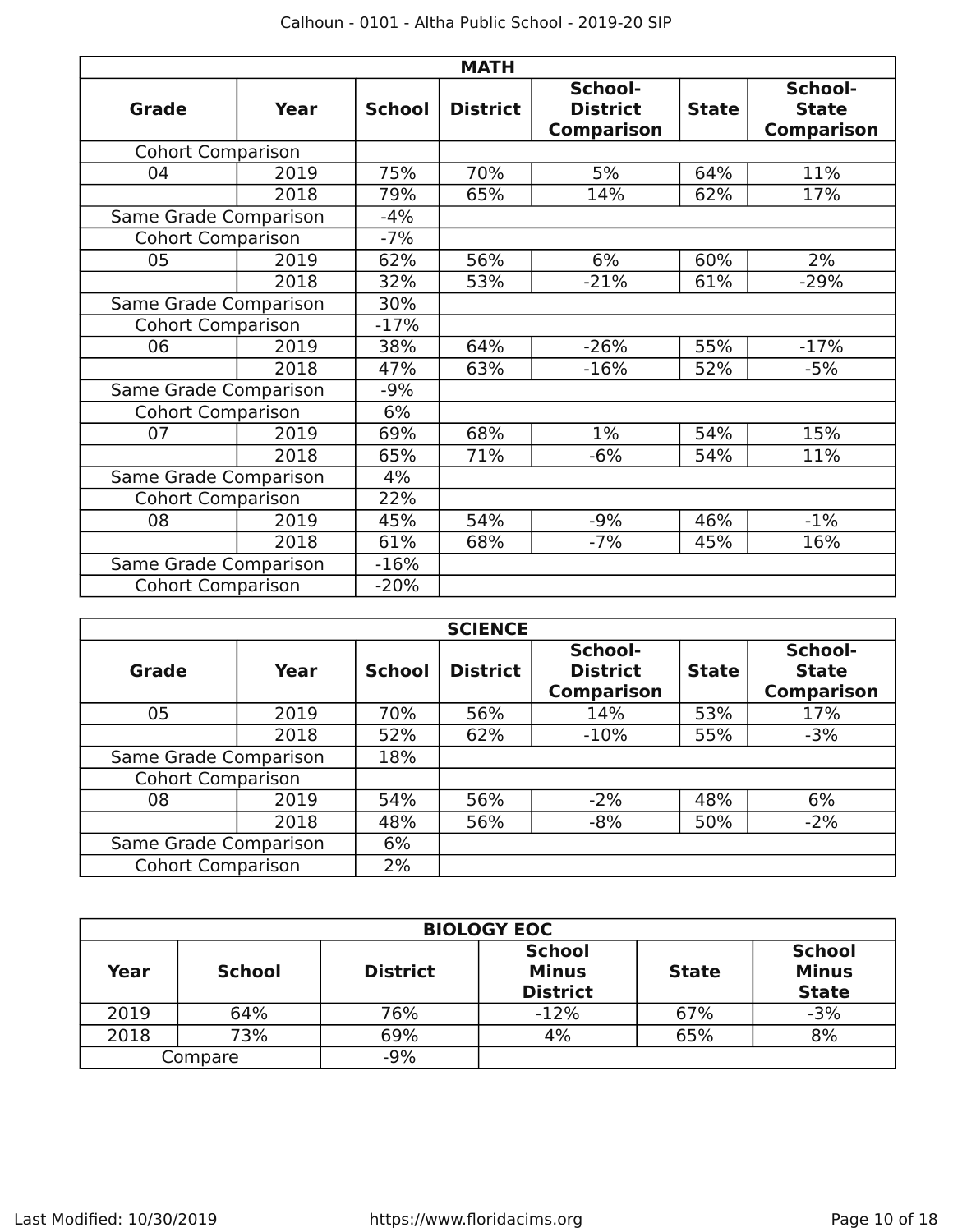|      |                    |                 | <b>CIVICS EOC</b>                                |              |                                               |  |  |  |  |  |  |  |
|------|--------------------|-----------------|--------------------------------------------------|--------------|-----------------------------------------------|--|--|--|--|--|--|--|
| Year | <b>School</b>      | <b>District</b> | <b>School</b><br><b>Minus</b><br><b>District</b> | <b>State</b> | <b>School</b><br><b>Minus</b><br><b>State</b> |  |  |  |  |  |  |  |
| 2019 | 73%                | 74%             | $-1%$                                            | 71%          | 2%                                            |  |  |  |  |  |  |  |
| 2018 | 69%                | 77%             | $-8%$                                            | 71%          | $-2%$                                         |  |  |  |  |  |  |  |
|      | Compare            | 4%              |                                                  |              |                                               |  |  |  |  |  |  |  |
|      | <b>HISTORY EOC</b> |                 |                                                  |              |                                               |  |  |  |  |  |  |  |
| Year | <b>School</b>      | <b>District</b> | <b>School</b><br><b>Minus</b><br><b>District</b> | <b>State</b> | <b>School</b><br><b>Minus</b><br><b>State</b> |  |  |  |  |  |  |  |
| 2019 | 81%                | 78%             | 3%                                               | 70%          | 11%                                           |  |  |  |  |  |  |  |
| 2018 | 73%                | 73%             | $0\%$                                            | 68%          | 5%                                            |  |  |  |  |  |  |  |
|      | Compare            | 8%              |                                                  |              |                                               |  |  |  |  |  |  |  |
|      |                    |                 | <b>ALGEBRA EOC</b>                               |              |                                               |  |  |  |  |  |  |  |
| Year | <b>School</b>      | <b>District</b> | <b>School</b><br><b>Minus</b><br><b>District</b> | <b>State</b> | <b>School</b><br><b>Minus</b><br><b>State</b> |  |  |  |  |  |  |  |
| 2019 | 63%                | 66%             | $-3%$                                            | 61%          | 2%                                            |  |  |  |  |  |  |  |
| 2018 | 48%                | 62%             | $-14%$                                           | 62%          | $-14%$                                        |  |  |  |  |  |  |  |
|      | Compare            | 15%             |                                                  |              |                                               |  |  |  |  |  |  |  |
|      |                    |                 | <b>GEOMETRY EOC</b>                              |              |                                               |  |  |  |  |  |  |  |
| Year | <b>School</b>      | <b>District</b> | <b>School</b><br><b>Minus</b><br><b>District</b> | <b>State</b> | <b>School</b><br><b>Minus</b><br><b>State</b> |  |  |  |  |  |  |  |
| 2019 | 45%                | 57%             | $-12%$                                           | 57%          | $-12%$                                        |  |  |  |  |  |  |  |
| 2018 | 59%                | 62%             | $-3%$                                            | 56%          | 3%                                            |  |  |  |  |  |  |  |
|      | Compare            | $-14%$          |                                                  |              |                                               |  |  |  |  |  |  |  |

# **Subgroup Data**

|                  | <b>2019 SCHOOL GRADE COMPONENTS BY SUBGROUPS</b> |                  |                          |                     |                   |                           |             |            |                     |                                            |                       |  |
|------------------|--------------------------------------------------|------------------|--------------------------|---------------------|-------------------|---------------------------|-------------|------------|---------------------|--------------------------------------------|-----------------------|--|
| <b>Subgroups</b> | <b>ELA</b><br>Ach.                               | <b>ELA</b><br>LG | <b>ELA</b><br>LG<br>.25% | <b>Math</b><br>Ach. | <b>Math</b><br>LG | <b>Math</b><br>LG<br>L25% | Sci<br>Ach. | SS<br>Ach. | <b>MS</b><br>Accel. | Grad<br><b>Rate</b><br>$ 2016-17 2016-17 $ | C & C<br><b>Accel</b> |  |
| <b>SWD</b>       | 30                                               | 42               | 35                       | 28                  | 33                | 16                        | 44          | 59         |                     |                                            |                       |  |
| <b>HSP</b>       | 59                                               | 63               |                          | 61                  | 67                |                           |             | 70         |                     |                                            |                       |  |
| <b>WHT</b>       | 63                                               | 61               | 44                       | 60                  | 51                | 39                        | 65          | 78         | 61                  | 85                                         | 53                    |  |
| <b>FRL</b>       | 55                                               | 56               | 47                       | 58                  | 49                | 38                        | 55          | 74         | 50                  | 79                                         | 42                    |  |

|                  | <b>2018 SCHOOL GRADE COMPONENTS BY SUBGROUPS</b> |                  |                          |                     |                   |                           |             |            |                     |              |                                         |  |  |
|------------------|--------------------------------------------------|------------------|--------------------------|---------------------|-------------------|---------------------------|-------------|------------|---------------------|--------------|-----------------------------------------|--|--|
| <b>Subgroups</b> | <b>ELA</b><br>Ach.                               | <b>ELA</b><br>LG | <b>ELA</b><br>LG<br>L25% | <b>Math</b><br>Ach. | <b>Math</b><br>LG | <b>Math</b><br>LG<br>L25% | Sci<br>Ach. | SS<br>Ach. | <b>MS</b><br>Accel. | Grad<br>Rate | C & C<br><b>Accel</b><br>2015-162015-16 |  |  |
| <b>SWD</b>       | 20                                               | 34               | 38                       | 32                  | 46                | 45                        | 31          | 50         |                     |              |                                         |  |  |
| <b>HSP</b>       | 63                                               | 57               |                          | 48                  | 36                |                           | 80          |            |                     |              |                                         |  |  |
| <b>MUL</b>       | 62                                               | 55               |                          | 86                  | 82                |                           |             |            |                     |              |                                         |  |  |
| <b>WHT</b>       | 57                                               | 52               | 43                       | 60                  | 52                | 47                        | 56          | 72         | 75                  | 81           | 59                                      |  |  |
| <b>FRL</b>       | 53                                               | 51               | 49                       | 57                  | 54                | 54                        | 50          | 68         | 80                  | 71           | 60                                      |  |  |

# **ESSA Data**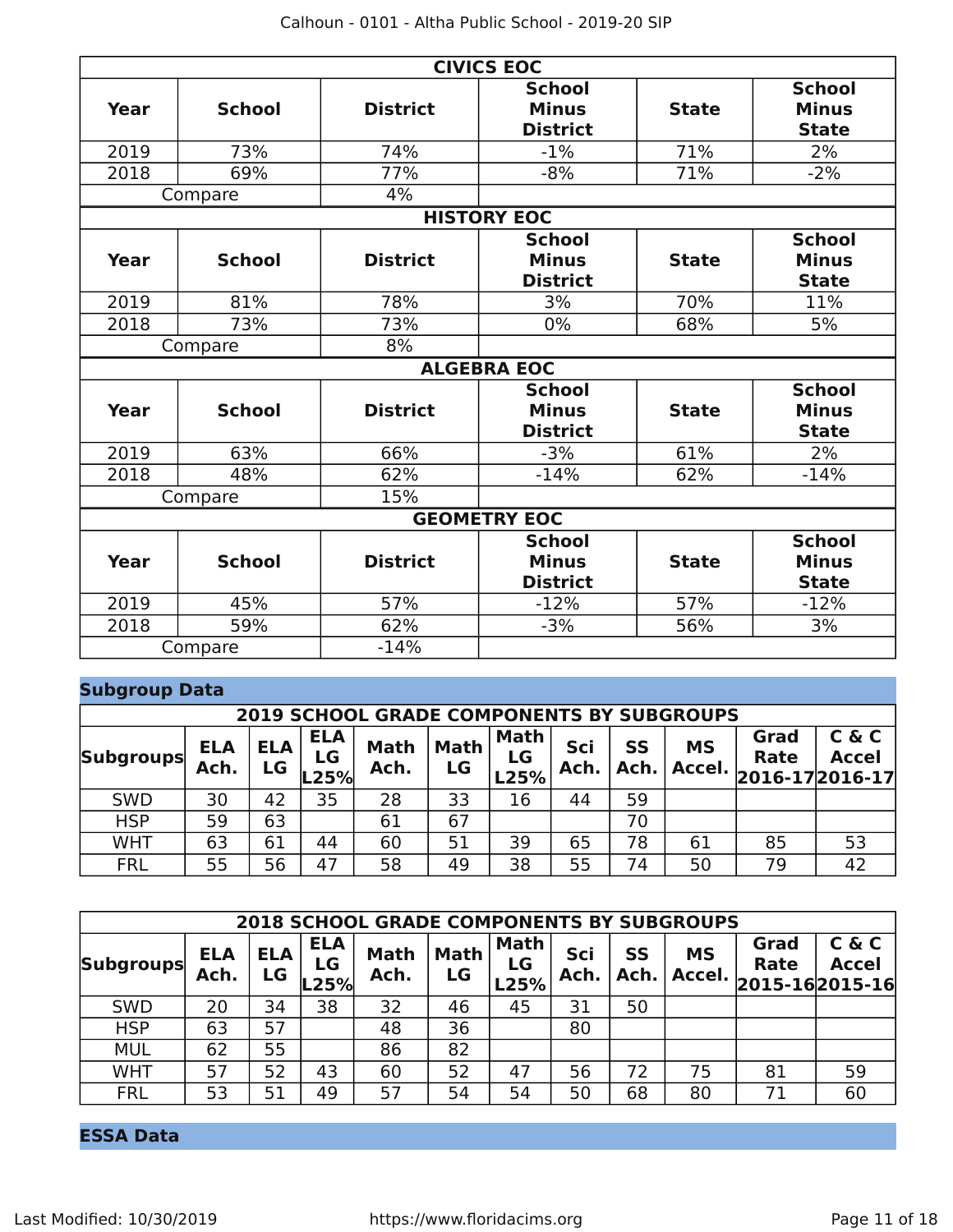Calhoun - 0101 - Altha Public School - 2019-20 SIP

# This data has been updated for the 2018-19 school year as of 7/16/2019.

| <b>ESSA Federal Index</b>                                                       |                 |
|---------------------------------------------------------------------------------|-----------------|
| ESSA Category (TS&I or CS&I)                                                    | <b>TS&amp;I</b> |
| <b>OVERALL Federal Index - All Students</b>                                     | 61              |
| <b>OVERALL Federal Index Below 41% All Students</b>                             | <b>NO</b>       |
| Total Number of Subgroups Missing the Target                                    |                 |
| Progress of English Language Learners in Achieving English Language Proficiency |                 |
| Total Points Earned for the Federal Index                                       | 667             |
| Total Components for the Federal Index                                          | 11              |
| <b>Percent Tested</b>                                                           | 98%             |

# **Subgroup Data**

| <b>Students With Disabilities</b>                                         |            |  |  |  |  |
|---------------------------------------------------------------------------|------------|--|--|--|--|
| Federal Index - Students With Disabilities                                | 36         |  |  |  |  |
| Students With Disabilities Subgroup Below 41% in the Current Year?        | <b>YES</b> |  |  |  |  |
| Number of Consecutive Years Students With Disabilities Subgroup Below 32% |            |  |  |  |  |
| <b>English Language Learners</b>                                          |            |  |  |  |  |
| Federal Index - English Language Learners                                 |            |  |  |  |  |
| English Language Learners Subgroup Below 41% in the Current Year?         | N/A        |  |  |  |  |

Number of Consecutive Years English Language Learners Subgroup Below 32% | 0

# **Asian Students**

Federal Index - Asian Students

Asian Students Subgroup Below 41% in the Current Year? N/A

Number of Consecutive Years Asian Students Subgroup Below 32% and Consecutive Years Asian Students Subgroup Below 32%

# **Black/African American Students**

Federal Index - Black/African American Students

Black/African American Students Subgroup Below 41% in the Current Year? | N/A

Number of Consecutive Years Black/African American Students Subgroup Below 32% | 0

# **Hispanic Students** Federal Index - Hispanic Students 64 Hispanic Students Subgroup Below 41% in the Current Year? Number of Consecutive Years Hispanic Students Subgroup Below 32% | 0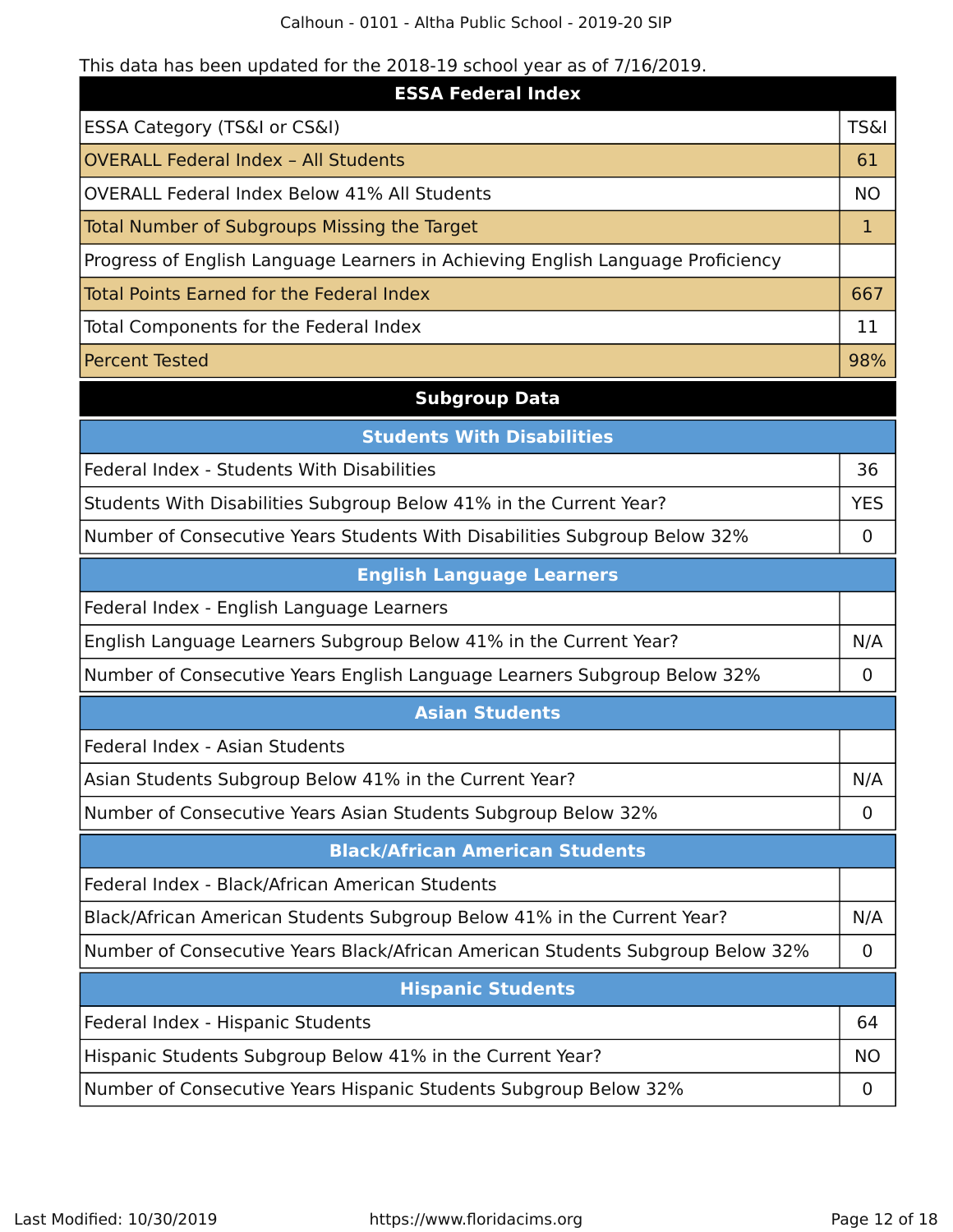| <b>Multiracial Students</b>                                                           |             |  |  |  |  |  |  |  |
|---------------------------------------------------------------------------------------|-------------|--|--|--|--|--|--|--|
| Federal Index - Multiracial Students                                                  |             |  |  |  |  |  |  |  |
| Multiracial Students Subgroup Below 41% in the Current Year?                          | N/A         |  |  |  |  |  |  |  |
| Number of Consecutive Years Multiracial Students Subgroup Below 32%                   | 0           |  |  |  |  |  |  |  |
| <b>Native American Students</b>                                                       |             |  |  |  |  |  |  |  |
| Federal Index - Native American Students                                              |             |  |  |  |  |  |  |  |
| Native American Students Subgroup Below 41% in the Current Year?                      | N/A         |  |  |  |  |  |  |  |
| Number of Consecutive Years Native American Students Subgroup Below 32%               | $\mathbf 0$ |  |  |  |  |  |  |  |
| <b>Pacific Islander Students</b>                                                      |             |  |  |  |  |  |  |  |
| Federal Index - Pacific Islander Students                                             |             |  |  |  |  |  |  |  |
| Pacific Islander Students Subgroup Below 41% in the Current Year?                     | N/A         |  |  |  |  |  |  |  |
| Number of Consecutive Years Pacific Islander Students Subgroup Below 32%              | $\mathbf 0$ |  |  |  |  |  |  |  |
| <b>White Students</b>                                                                 |             |  |  |  |  |  |  |  |
| Federal Index - White Students                                                        | 60          |  |  |  |  |  |  |  |
| White Students Subgroup Below 41% in the Current Year?                                | <b>NO</b>   |  |  |  |  |  |  |  |
| Number of Consecutive Years White Students Subgroup Below 32%                         | 0           |  |  |  |  |  |  |  |
| <b>Economically Disadvantaged Students</b>                                            |             |  |  |  |  |  |  |  |
| Federal Index - Economically Disadvantaged Students                                   | 55          |  |  |  |  |  |  |  |
| Economically Disadvantaged Students Subgroup Below 41% in the Current Year?           | <b>NO</b>   |  |  |  |  |  |  |  |
| Number of Consecutive Years Economically Disadvantaged Students Subgroup Below<br>32% | 0           |  |  |  |  |  |  |  |

#### **Analysis**

#### **Data Reflection**

Answer the following reflection prompts after examining any/all relevant school data sources (see guide for examples for relevant data sources).

# **Which data component showed the lowest performance? Explain the contributing factor(s) to last year's low performance and discuss any trends**

The lowest area is math learning gains of the lowest 25%students which is 41% with English Language Arts learning gains of the lowest 25% students being next to lowest at 47%. One contributing factor is the loss of at least a month worth of instruction due to Hurricane Michael. Also, teacher turn over and lack of teachers that are certified in middle and high school mathematics.

**Which data component showed the greatest decline from the prior year? Explain the factor(s) that contributed to this decline**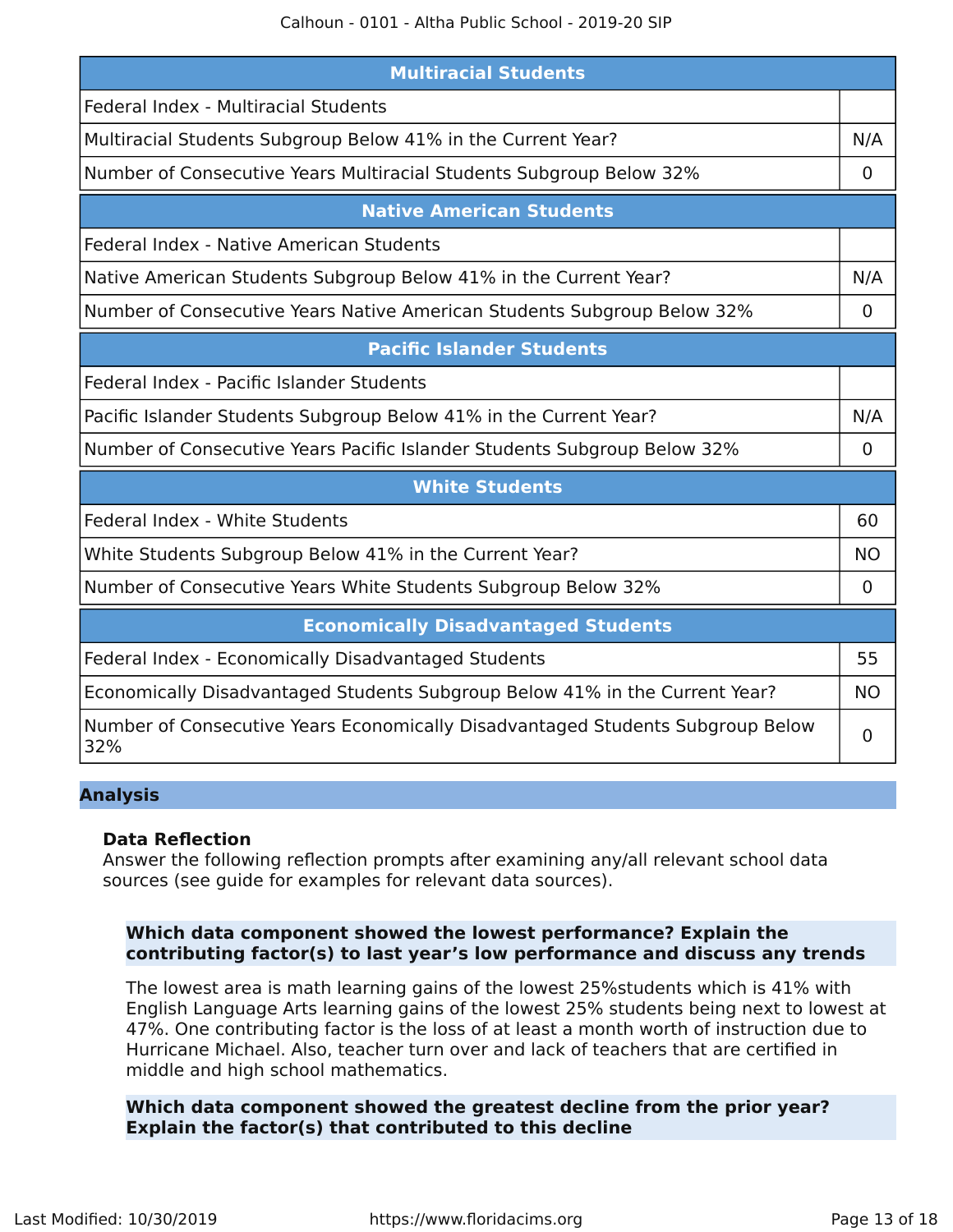The math learning gains of the lowest 25% of students in the data component that showed the greatest decline. As a school we dropped 8 percentage points in 2018. A contributing factor is the loss of at least a month worth of instruction due to Hurricane Michael. Also, teacher turn over and lack of teachers that are certified in middle and high school mathematics.

## **Which data component had the greatest gap when compared to the state average? Explain the factor(s) that contributed to this gap and any trends**

The math learning gains of the lowest 25% of students has the greatest gap when compared to the state average which is eleven percentage points below the state average. Again, the contributing factors are a loss of a month's worth of instruction due to Hurricane Michael and the lack of math certified teachers as well as teacher turnover.

# **Which data component showed the most improvement? What new actions did your school take in this area?**

The English Language Arts learning gains increased nine percentage points in the last school year. More focus was placed on progress monitoring with iReady and providing interventions.

# **Reflecting on the EWS data from Part I (D), identify one or two potential areas of concern? (see Guidance tab for additional information)**

A potential area of concern is attendance being below 90%.

# **Rank your highest priorities (maximum of 5) for schoolwide improvement in the upcoming school year**

1. Students with disabilities -the students with disabilities subgroup is 36% which is below the 41% threshold set by ESSA.

# **Part III: Planning for Improvement**

<span id="page-13-0"></span>**Areas of Focus:**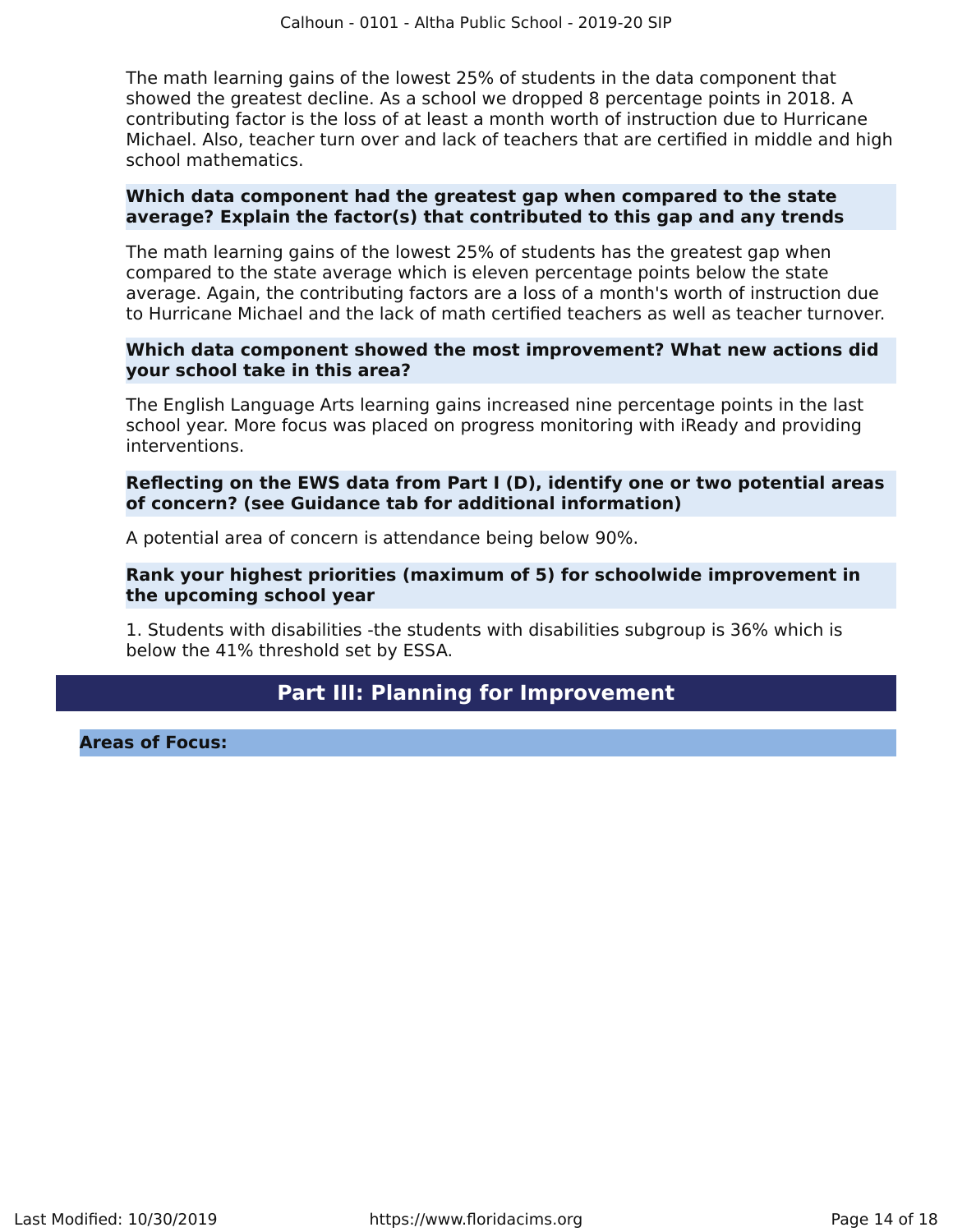| #1                                                                           |                                                                                                                                                                                                                                                                                                                                                                                                                                                                                                                                                                                         |
|------------------------------------------------------------------------------|-----------------------------------------------------------------------------------------------------------------------------------------------------------------------------------------------------------------------------------------------------------------------------------------------------------------------------------------------------------------------------------------------------------------------------------------------------------------------------------------------------------------------------------------------------------------------------------------|
| <b>Title</b>                                                                 | <b>Students with Disabilities</b>                                                                                                                                                                                                                                                                                                                                                                                                                                                                                                                                                       |
| <b>Rationale</b>                                                             | The students with disabilities subgroup is below the federal index of 41%<br>(36%). The students that make up the subgroup of students with<br>disabilities are also students that are included in the school's lowest 25%<br>subgroup.                                                                                                                                                                                                                                                                                                                                                 |
| <b>State the</b><br>measureable<br>outcome the<br>school plans to<br>achieve | Altha Public School's students with disabilities subgroup federal index<br>achievement measure will increase from 36%(2019) to 38% in 2020.                                                                                                                                                                                                                                                                                                                                                                                                                                             |
| <b>Person</b><br>responsible for<br>monitoring<br>outcome                    | Sue Price (sue.price@calhounflschools.org)                                                                                                                                                                                                                                                                                                                                                                                                                                                                                                                                              |
| <b>Evidence-</b><br>based<br><b>Strategy</b>                                 | Implement small group instruction using the SPIRE program to close<br>instructional gaps among our students with disabilities.                                                                                                                                                                                                                                                                                                                                                                                                                                                          |
| <b>Rationale for</b><br><b>Evidence-</b><br>based<br><b>Strategy</b>         | The SPIRE program is a research-proven intervention program for our<br>lowest performing students. The program provides differentiated/leveled<br>instruction that is data driven, also systematic with continual practice, and<br>has sequentially structured lessons to ensure mastery of concepts.                                                                                                                                                                                                                                                                                   |
| <b>Action Step</b>                                                           |                                                                                                                                                                                                                                                                                                                                                                                                                                                                                                                                                                                         |
| <b>Description</b>                                                           | 1. Inclusion teachers providing small group instruction.<br>2. The addition of a Title 1 resource teacher<br>3. Change/updates in math curriculum:<br>a. Increase the rigor in 4th & 5th grade math curriculum<br>b. Pre-K change to the NY Engage math curriculum<br>c. Concentration of number sense in K-1<br>4. Increase the use of Math fluency in elementary levels<br>5. Progress monitor in high school math for college readiness<br>6. Intensive math courses in middle and high school grade levels.<br>7. Morning computer lab for targeted instruction and extra practice. |
| <b>Person</b><br><b>Responsible</b>                                          | Sue Price (sue.price@calhounflschools.org)                                                                                                                                                                                                                                                                                                                                                                                                                                                                                                                                              |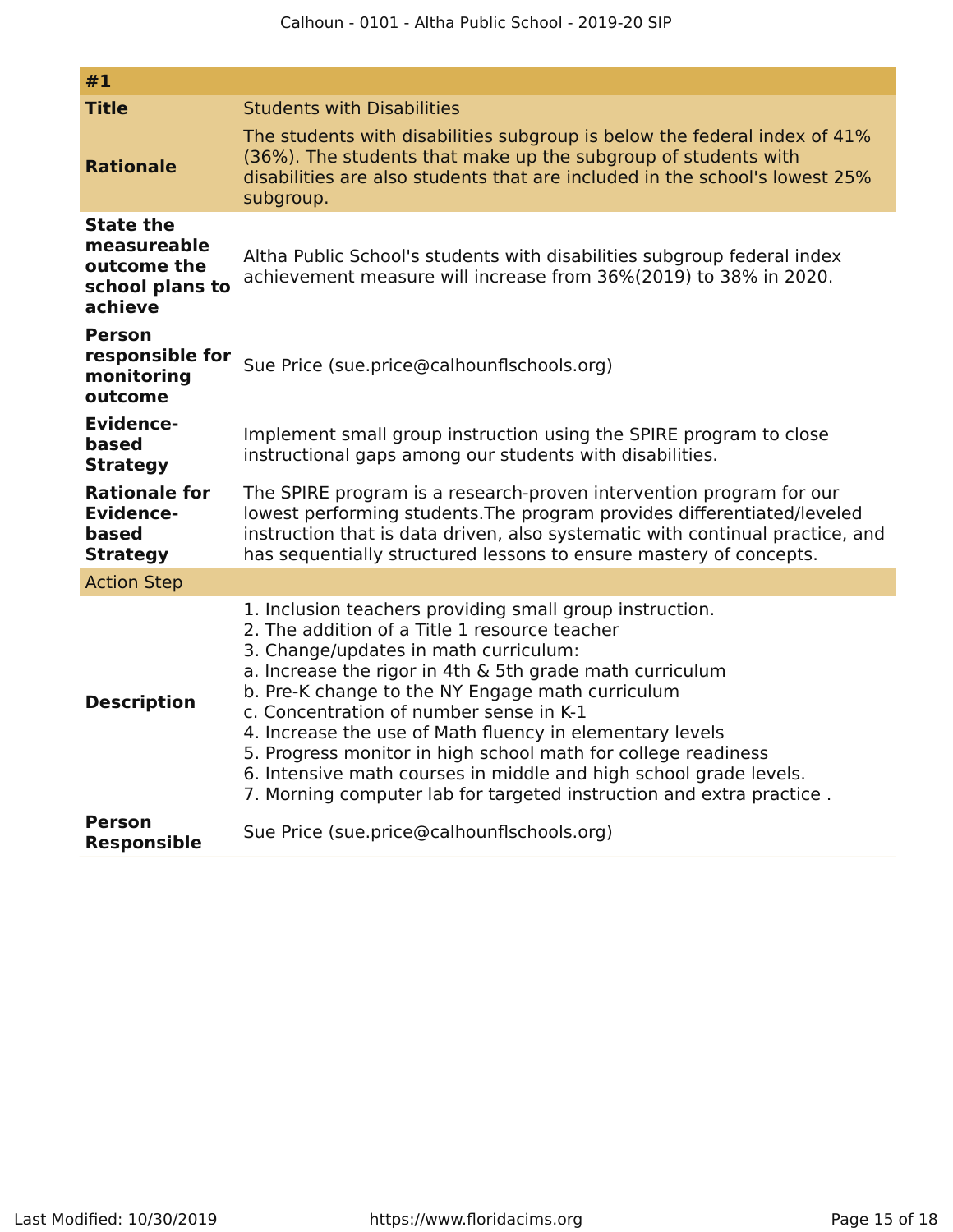| #2                                                        |                            |
|-----------------------------------------------------------|----------------------------|
| <b>Title</b>                                              |                            |
| <b>Rationale</b>                                          |                            |
| State the measureable outcome the school plans to achieve |                            |
| Person responsible for monitoring outcome                 | [no one identified]        |
| <b>Evidence-based Strategy</b>                            |                            |
| <b>Rationale for Evidence-based Strategy</b>              |                            |
| <b>Action Step</b>                                        |                            |
| <b>Description</b>                                        | 1.<br>2.<br>3.<br>4.<br>5. |
| <b>Person Responsible</b>                                 | [no one identified]        |

**Additional Schoolwide Improvement Priorities** (optional)

**After choosing your Area(s) of Focus, explain how you will address the remaining schoolwide improvement priorities (see the Guidance tab for more information)**

# **Part IV: Title I Requirements**

### <span id="page-15-0"></span>**Additional Title I Requirements**

This section must be completed if the school is implementing a Title I, Part A schoolwide program and opts to use the Pilot SIP to satisfy the requirements of the schoolwide program plan, as outlined in the Every Student Succeeds Act, Public Law No. 114-95, § 1114(b). This section is not required for non-Title I schools.

# **Describe how the school plans to build positive relationships with parents, families, and other community stakeholders to fulfill the school's mission and support the needs of students**

Altha Public School understands and appreciates the power of parental involvement and its relationship in building a successful academic program. At all times, parents have access to the parent portal of FOCUS to monitor student attendance and grades. Progress reports are issued at the midpoint of each grading period for those performing below acceptable levels in an effort to maintain communication with parents. Parent/teacher conferences are encouraged and advocated by parents, teachers, counselors, and administrators when a need for intervention occurs. Additionally, the district Family Liaison completes home visits when applicable and necessary. At the beginning of each school year all families are invited to an open house where they meet their student's teachers, guidance counselors, and administration. Throughout the year families are invited to various other events such as Reading and Math Nights, grade level parent meetings, and days recognizing moms and dads, etc. With the goal of increasing parental involvement, the school maintains a website that features a current calendar which informs parents and students of opportunities and events in which they can participate. Communication of our school's vision and mission is also facilitated via phone calls home, newsletters, and the marquee in front of the school. Social media outlets such as Facebook, Instagram, and Twitter are also utilized. Our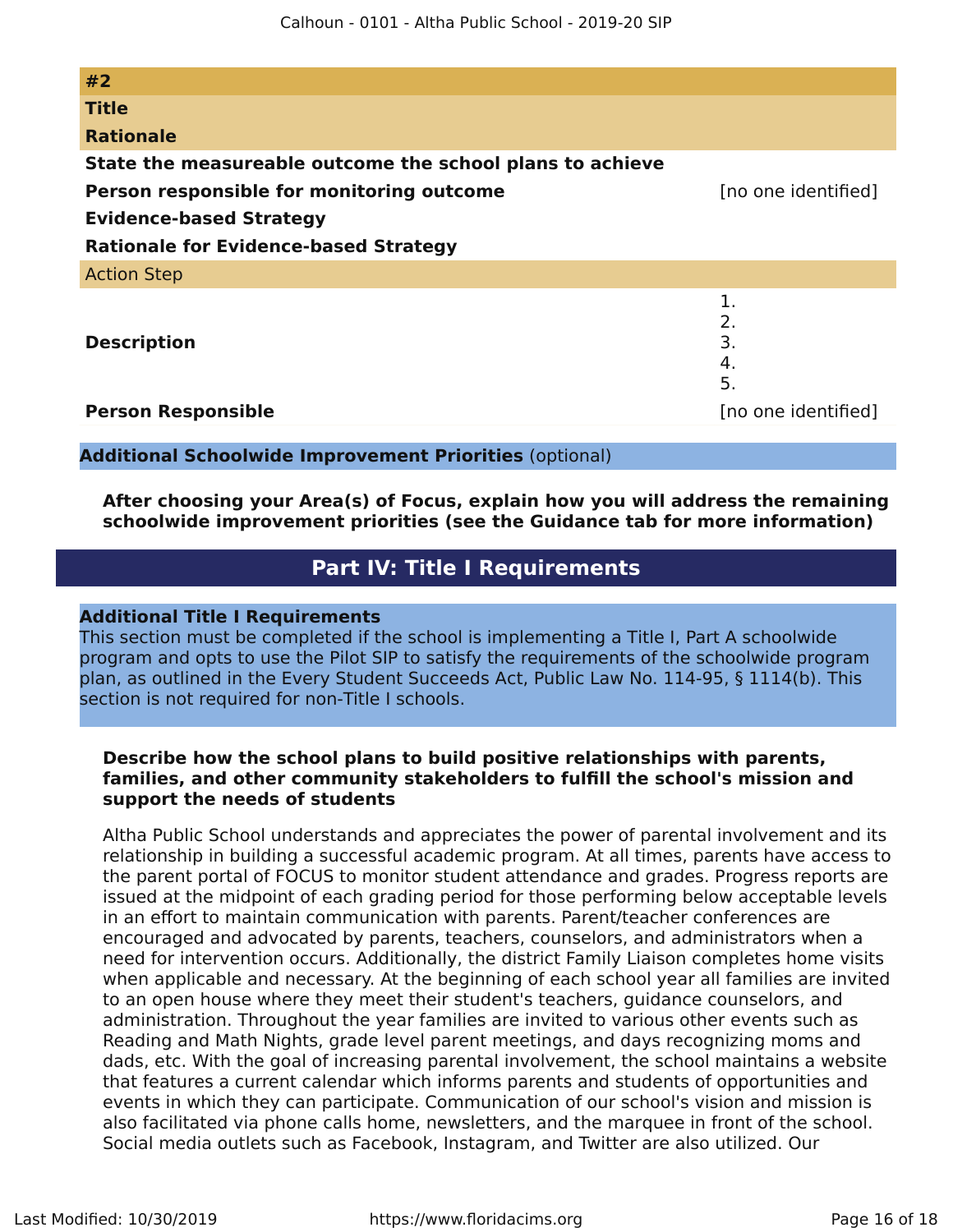partnership with the Parent Teacher organization (PTO) and School Advisory Council (SAC) offers opportunities for parents to become involved in the school's initiatives and goals. They are forums in which parents can make suggestions and ask questions related to all areas of the school.

# **PFEP Link**

The school completes a Parental Involvement Plan (PFEP), which is available at the school site.

# **Describe how the school ensures the social-emotional needs of all students are being met, which may include providing counseling, mentoring and other pupil services**

Altha Public School strives to meet the social emotional needs of all our students. The school offers guidance services and counseling at each grade level and each grade is assigned a certified guidance counselor. Student access to support begins in the classroom. A teacher is frequently the first contact to whom a student reaches out for assistance and support, Teachers then make contact with the guidance department who in turn assesses the level of need required by the situation. From there, interventions take many forms, such as student/parent meetings with a school counselor, social worker, or school psychologist. Counseling services are provided to students who require ongoing one on one services. Students also have access to a licensed mental health counselor through TeleHealth. The Sanford Harmony curriculum is utilized in Kindergarten through second grades to foster social and emotional growth. Teachers also participated in the Rufus Lott training that provided instruction and strategies on creating a positive culture. Teachers are supported by guidance counselors concerning mandatory reporting of suspected abuse or neglect. The district's licensed mental health counselor is also available to students, parents, teachers, and administrators. Threat assessment team meetings are also conducted monthly to discuss any mental health concerns we may have for our students with the district mental health counselor.

# **Describe the strategies the school employs to support incoming and outgoing cohorts of students in transition from one school level to another**

As new students are enrolled at Altha Public School, their cumulative records are reviewed by the school guidance department and are shared with teachers to help ensure a smooth transition between schools. Kindergarten registration takes place in February/March of each year. Parents of incoming kindergarten students are encouraged to register their child for the upcoming school year. A class is offered through the Panhandle Area Educational Consortium (PAEC) to fifth grade students and their parents that addresses and provides strategies to possible transition issues that can occur between elementary and middle school. Zoe Tatum is the guidance counselor for K-7th grade thus ensuring continuity in students' transitions from elementary to middle grades. Charlene Yon, our secondary level guidance counselor, works with eighth graders ensuring a smooth transition to high school. Orientation and classes are offered through our guidance department to students transferring to sixth grade as well as for ninth grade students entering from our feeder school. Guidance also hold parent/student night for high school grades where they discuss academic requirements and scholarship opportunities.